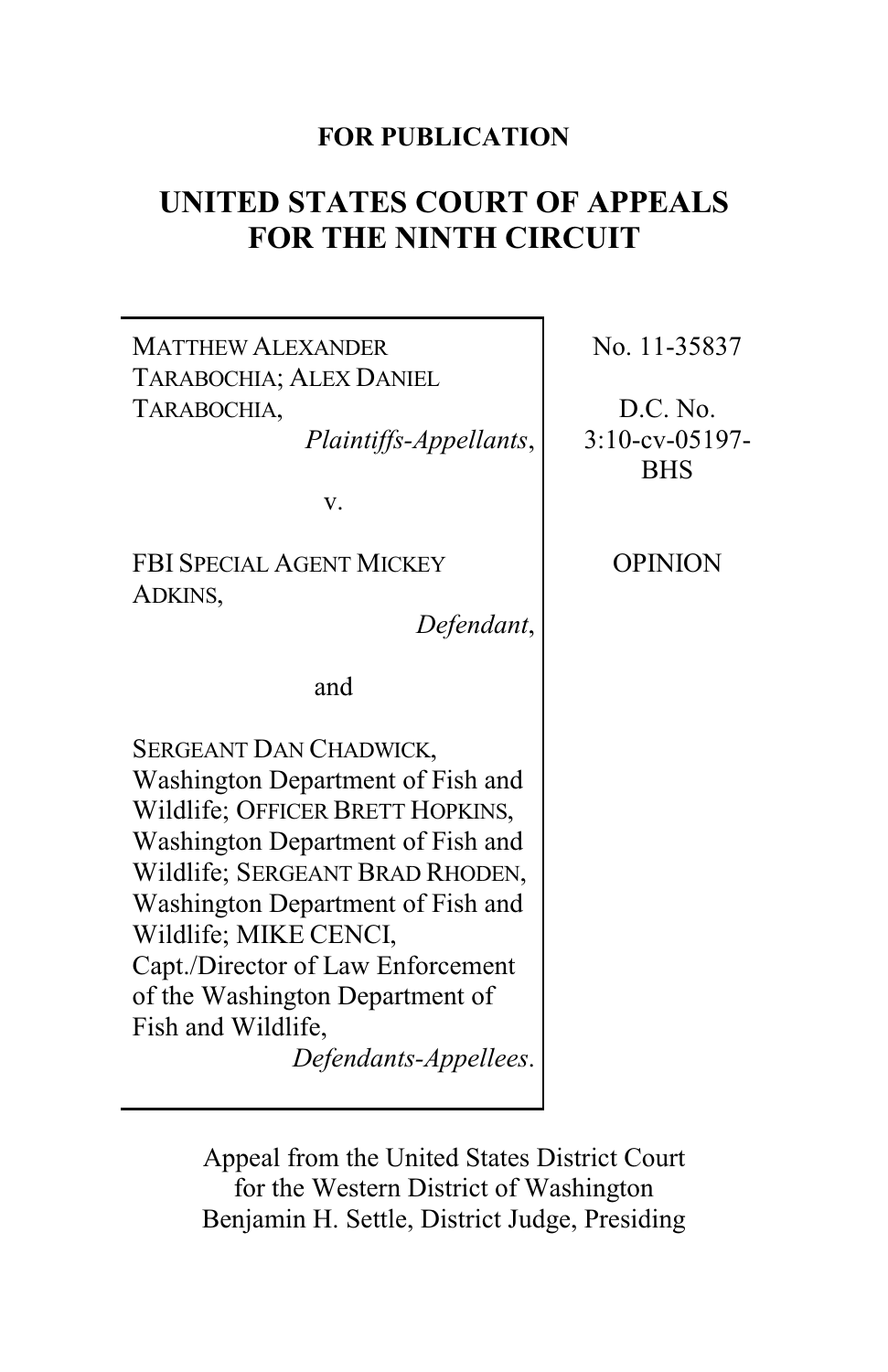Argued and Submitted April 7, 2014—Seattle, Washington

Filed September 9, 2014

Before: Michael Daly Hawkins, Johnnie B. Rawlinson, and Carlos T. Bea, Circuit Judges.

Opinion by Judge Hawkins

# **SUMMARY\***

## **Civil Rights**

The panel reversed in part and affirmed in part the district court's summary judgment and remanded in an action brought by four commercial fishers who alleged that officers from the Washington Department of Fish and Wildlife illegally stopped and searched their automobile on March 23, 2007, and harassed them throughout the years because of a personal vendetta.

The panel held that it was clearly established on the date of the automobile stop that plaintiffs had a Fourth Amendment right not to be stopped by Fish and Wildlife officers while driving on a highway absent reasonable suspicion they had engaged or were about to engage in unlawful activity. The panel held that the stop, which lacked any basis in suspicion of unlawful behavior or statutory

**<sup>\*</sup>** This summary constitutes no part of the opinion of the court. It has been prepared by court staff for the convenience of the reader.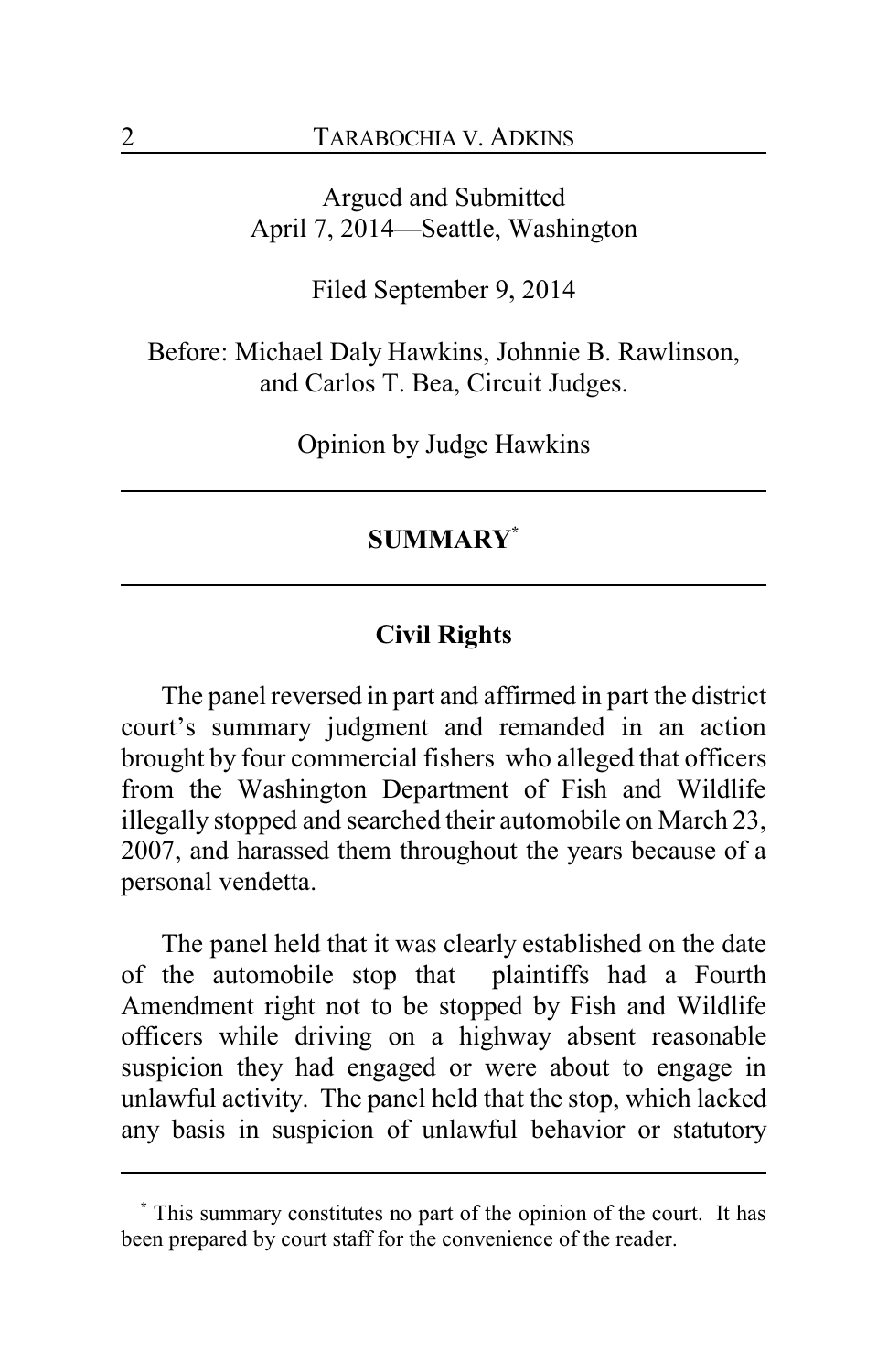authority that would render it permissible under the administrative search exception, violated plaintiffs' clearly established Fourth Amendment rights. The panel therefore held that officers Michael Cenci and Dan Chadwick were not entitled to qualified immunity on plaintiffs' Fourth Amendment claim.

The panel affirmed the dismissal of plaintiffs' Fourteenth Amendment substantive due process claim on the grounds that the district court correctly deemed this claim untimely.

## **COUNSEL**

Amit Kurlekar (argued), Kaufhold Gaskin LLP, San Francisco, California, Pro Bono Counsel for Plaintiffs-Appellants.

Paul F. James (argued), Assistant Attorney General and Robert W. Ferguson, Attorney General, Office of the Washington Attorney General, Olympia, Washington, for Defendants-Appellees.

#### **OPINION**

HAWKINS, Circuit Judge:

We must decide whether a suspicionless roving automobile stop of commercial fishers made while they drive on a public highway to investigate compliance with Washington fish and game laws constitutes an unreasonable search and seizure within the meaning of the Fourth Amendment and, if so, whether this right was clearly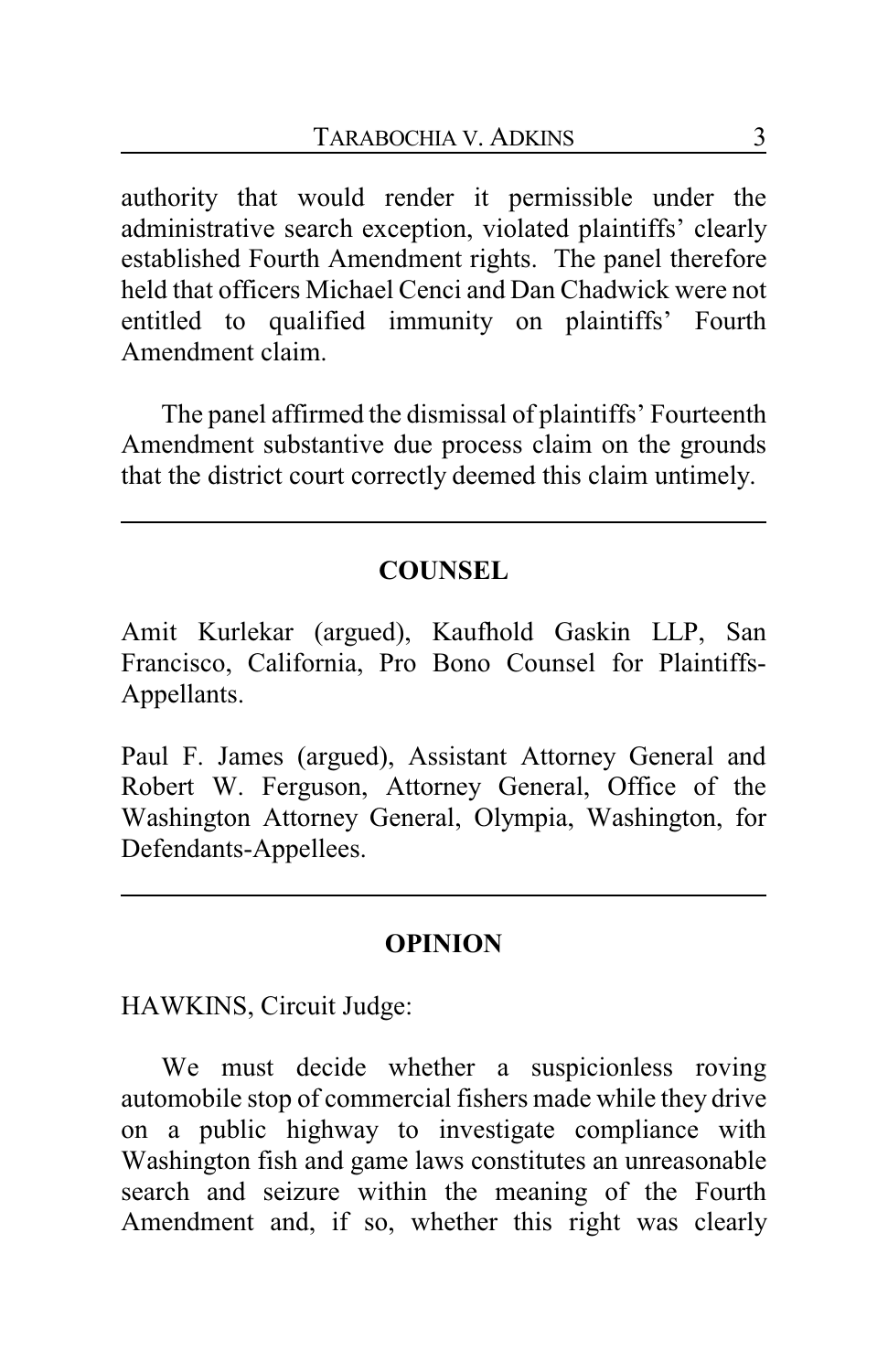established as of the time of the stop at issue in this case. Because we determine that this stop, which lacked any basis in suspicion of unlawful behavior or statutory authority that would render it permissible under the administrative search exception, violated Appellants' clearly established Fourth Amendment rights, we reverse the district court's grant of qualified immunity on Appellants' Fourth Amendment claim and remand. We affirm the dismissal of Appellants' Fourteenth Amendment substantive due process claim because the district court correctly deemed this claim untimely.

## **I. BACKGROUND**

The facts underlying this case stretch back to the year 2000 and culminate in an automobile stop on March 23, 2007. Appellants Matthew and Alex Tarabochia,**<sup>1</sup>** along with their brother, Bryan, are the sons of Joseph Tarabochia,<sup>2</sup> a longtime commercial fisher. The Tarabochias allege that beginning sometime in 2000, Captain Michael Cenci and other Washington Department of Fish and Wildlife ("WDFW") officers began a "personal vendetta" against them. The WDFW officers insist they were engaged in proper law enforcement activities against fishing scofflaws. The district court was able to resolve these facts in the officers' favor. We are not.

**<sup>1</sup>** Due to their failure to list all four original plaintiffs on the Notice of Appeal, Matthew and Alex are the only Appellants in this case. *See Torres v. Oakland Scavenger Co.*, 487 U.S. 312, 317–18 (1988) (use of "et al." does not confer jurisdiction over appeal of plaintiff not listed in notice of appeal).

<sup>&</sup>lt;sup>2</sup> We refer to the Tarabochias by their first names throughout this opinion for clarity.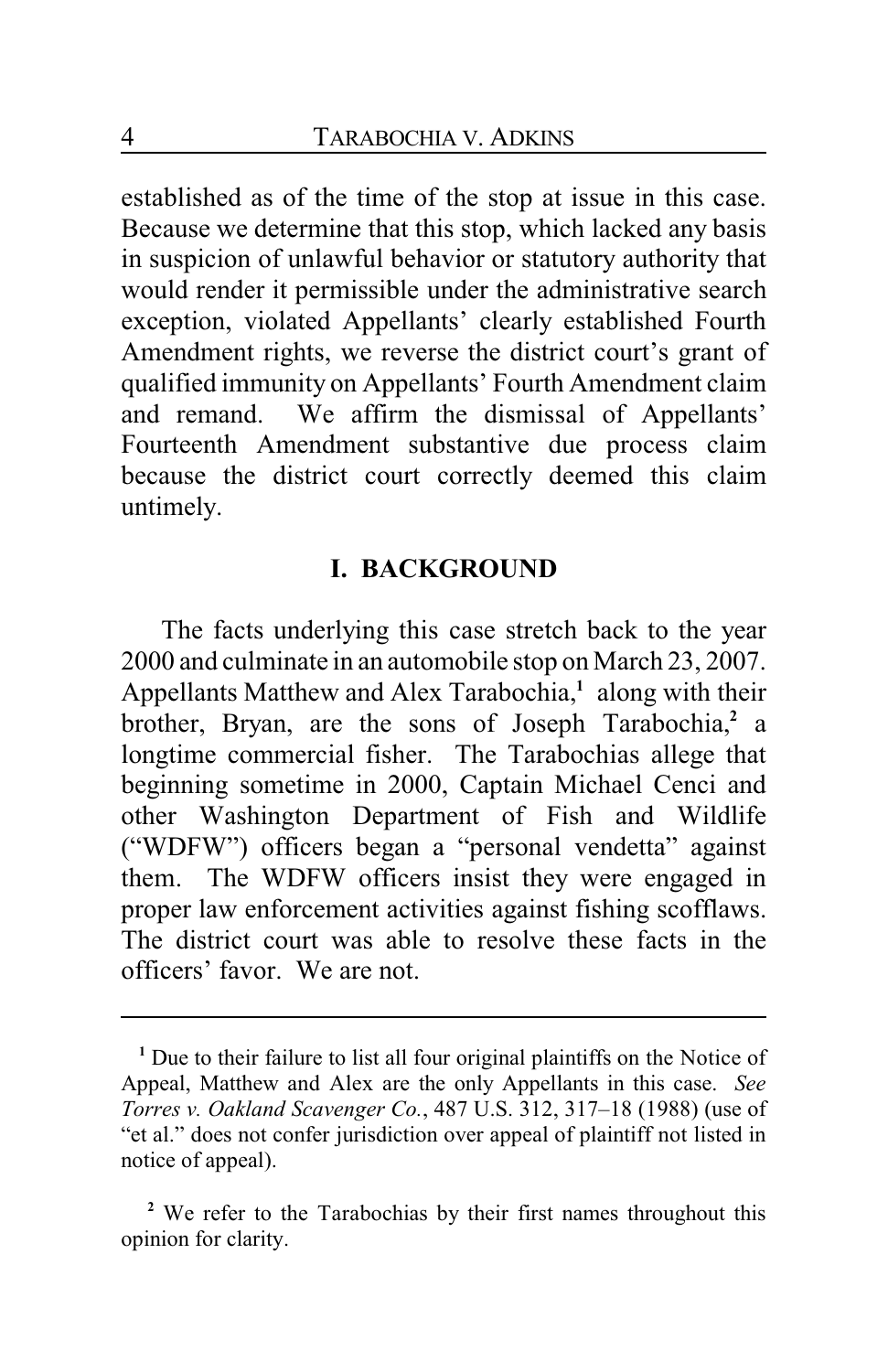Taking the facts, as we must, in the light most favorable to the nonmoving party, *Gravelet-Blondin v. Shelton*, 728 F.3d 1086, 1090 (9th Cir. 2013), from 2000 until the date of the stop at issue, Captain Cenci and other WDFW officers have, among other things: followed the Tarabochias in their automobile on multiple occasions; detained Joseph and Matthew, including Joseph on one occasion for an hour and a half only to let him leave without citation; confronted the Tarabochias aboard their fishing vessel with a knife in hand and accompanied by at least six other WDFW officers; intentionally swerved into their automobile while both cars were driving on a public road; followed Alex and Bryan to school on an almost daily basis; verbally threatened to "get" Joseph and Alex on unspecified charges; and charged the Tarabochias with at least twenty-seven "criminal counts, in at least [eleven] court cases, in four [different] jurisdictions," many of which charges were dismissed prior to trial, none resulting in conviction. After a March 2006 incident, which resulted in charges that were later dropped, WDFW officers started spreading unfounded rumors that Joseph posed a risk to officer safety.

Given this history, the Tarabochias became fearful of WDFW officers, and in 2006 Joseph requested a meeting with the local prosecutor and the director of the WDFW to address the family's concerns. According to the prosecutor, when Captain Cenci and another WDFW officer arrived at the meeting, Cenci immediately tried to frisk Joseph despite what the prosecutor considered a lack of any evidence that he posed a threat. Finding Cenci's behavior "outrageous," the prosecutor prevented Cenci from carrying out the frisk, and the officers left the meeting.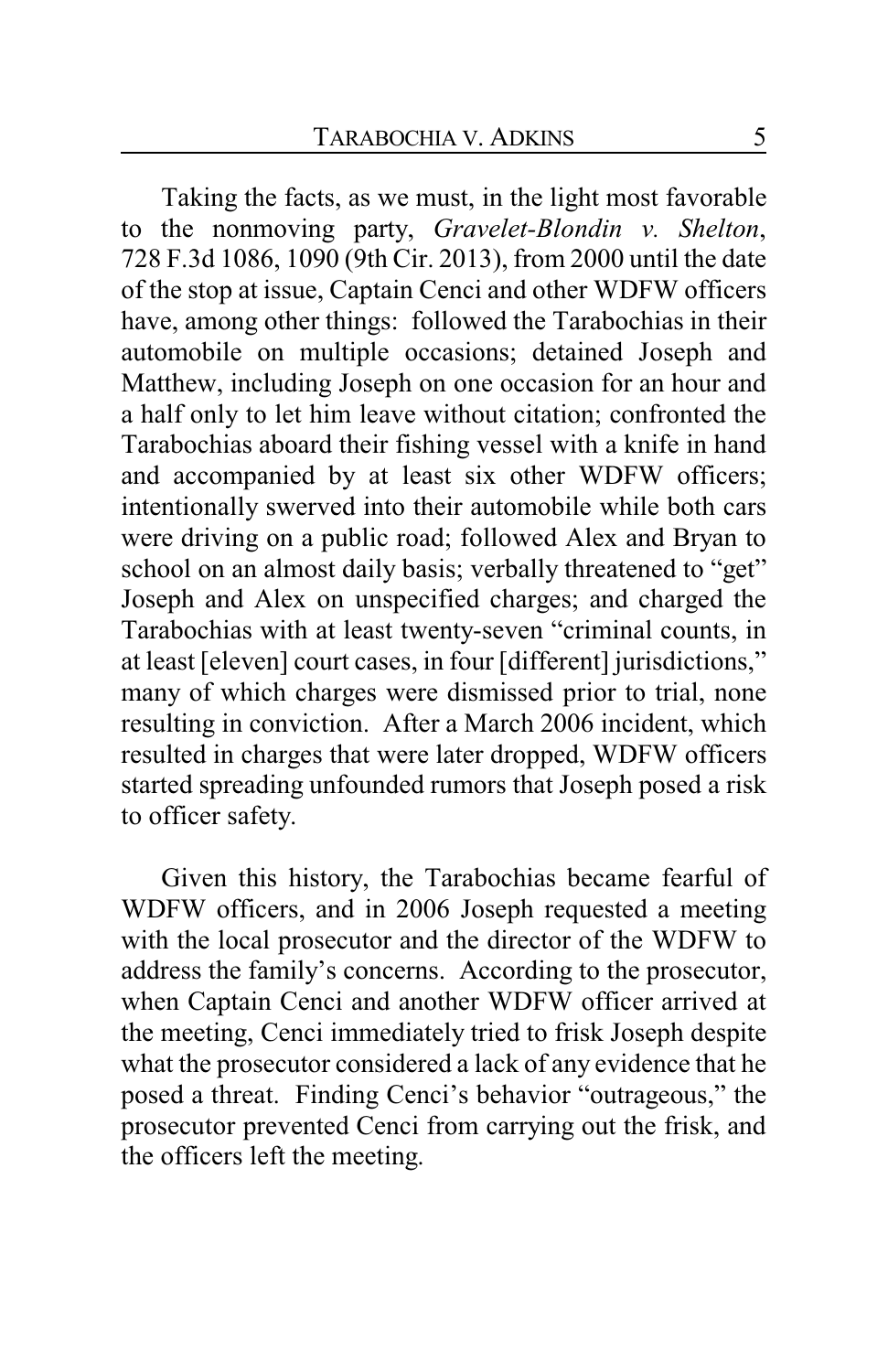On the morning of March 23, 2007, the Tarabochias were driving in their pickup truck, which was loaded with a tote containing recently caught salmon, along a state highway and a public road when WDFW Sergeant Dan Chadwick and Captain Cenci stopped them.**<sup>3</sup>** Approximately a half an hour beforehand, Captain Cenci had observed the Tarabochias from afar while he conducted a field inspection in an area of the lower ColumbiaRiverwhere commercial fishers regularly tie up their boats and unload recently caught fish. A portion of this area is near the Tarabochias' home.

Sometime that morning, a newspaper reporter accompanying Captain Cenci as a ride along passenger notified Cenci that he had observed the Tarabochias load salmon into the tote on the back of their pickup truck. Cenci called Sergeant Chadwick, who was also in the general area and relayed this information. Although the officers suspected the Tarabochias had salmon on their truck, it is undisputed that they had no reason to believe these salmon had been taken in violation of applicable fish and game laws.

The officers decided not to inspect the fish at the dock, but instead decided to pull the Tarabochias' truck over once on the highway**<sup>4</sup>** to check for compliance with fish and game laws. All four Tarabochias left the area of the field inspection in their pickup truck loaded with the tote of salmon. Sergeant

**<sup>3</sup>** The facts indicate that the WDFW officers began to follow the Tarabochias on the highway and then followed them onto a public road. Because we find this distinction irrelevant to our constitutional inquiry, we refer to the place of the stop and search as a "highway."

<sup>&</sup>lt;sup>4</sup> The officers assert they did so because of safety concerns based on an earlier encounter Captain Cenci had with Joseph two days beforehand.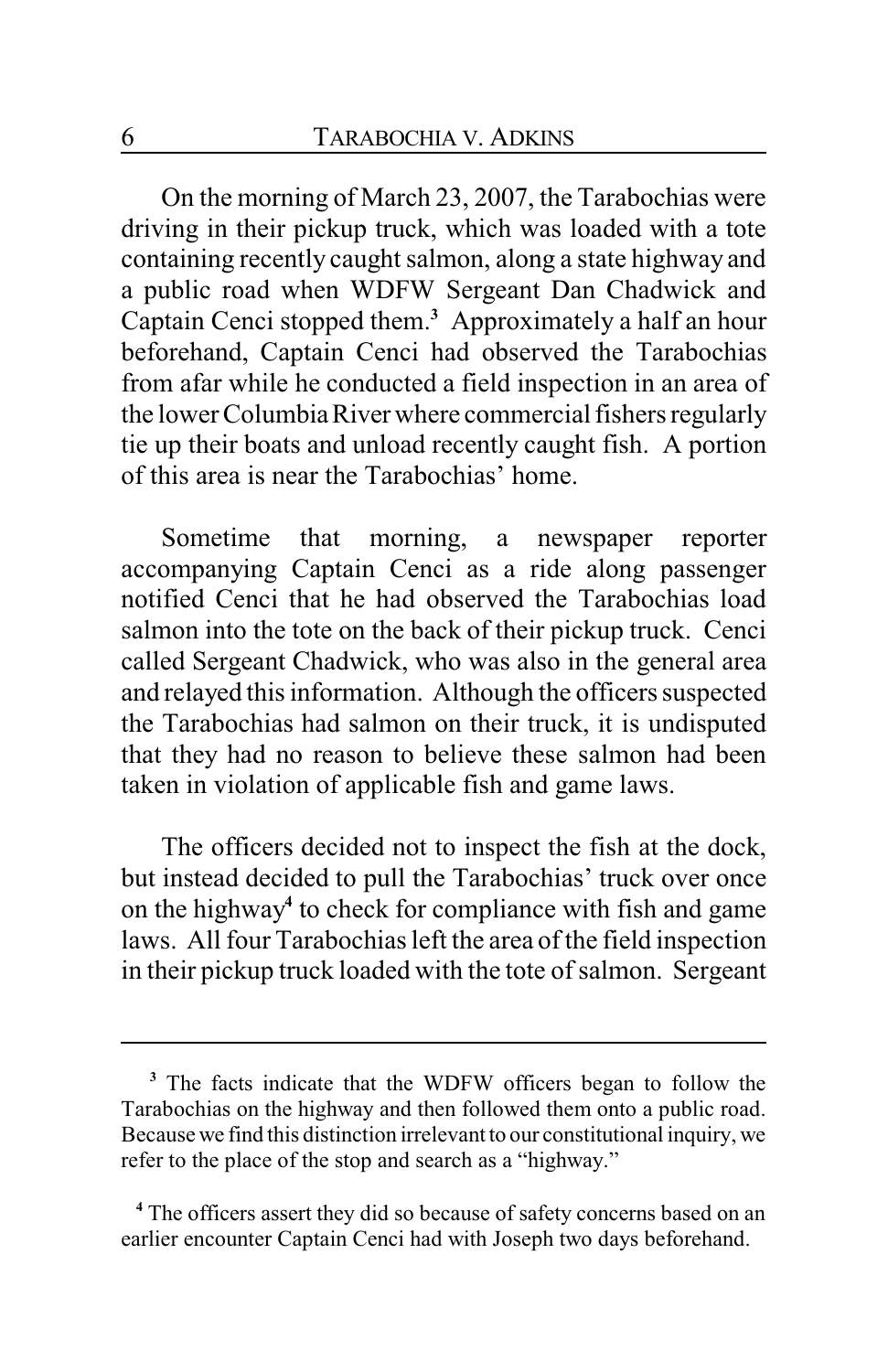Chadwick, who had been parked along a state highway, saw the truck pass by him. At that time, he began to follow the Tarabochias and, after the Tarabochias had exited off the highway onto a public road, he activated his emergency lights to effectuate the stop. The Tarabochias initially failed to stop, but Captain Cenci, who had been following behind Sergeant Chadwick, pulled his automobile in front of the Tarabochias, and caused them to stop. Officers Brett Hopkins and Brad Rhoden soon arrived on the scene to lend assistance.**<sup>5</sup>**

The Tarabochias refused to exit the automobile or open the doors until sheriff's deputies arrived because of their past experience with the WDFW officers. Once someone the Tarabochias recognized as a member of the Wahkiakum County Sheriff's Office arrived (about twelve minutes later), the Tarabochias opened the car doors, and the WDFW officers arrested Matthew and Joseph. The officers proceeded to inspect the salmon in the tote, which inspection failed to reveal any fish and game violations.

Joseph and Matthew were booked, cited for, among other things, "avoiding a wildlife field inspection," and released. A Washington state district court for the County of Wahkiakum later dismissed all charges, finding the stop, search, and arrests unlawful since the officers had acted contrary to state law and to the Washington state constitution

**<sup>5</sup>** Because the complaint does not allege and the record does not indicate that Officers Hopkins or Rhoden took part in the decision to stop and search the Tarabochias' automobile or that they participated in the alleged "vendetta," even construing the facts in the light most favorable to the Tarabochias, there is insufficient basis to hold either of them liable under 42 U.S.C. § 1983. The district court is therefore instructed to dismiss the complaint against them with prejudice.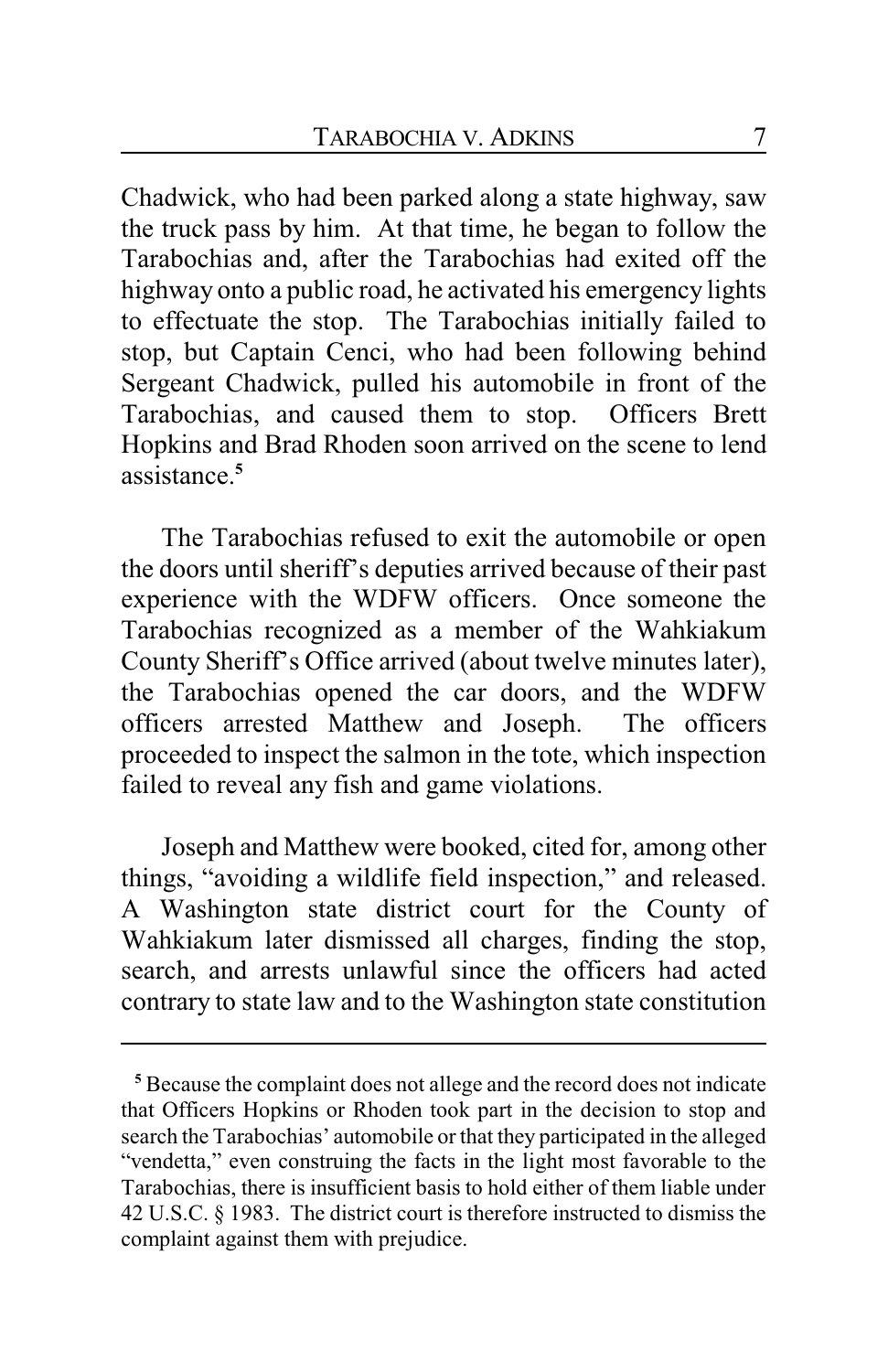in stopping and searching the Tarabochias' automobile. On appeal, the superior court upheld this decision, although without reaching the constitutional issue, and reaffirmed that at the time Captain Cenci ordered the stop of the Tarabochias' automobile, he did not have "any reason to believe" the Tarabochias' truck contained "evidence of a violation of law or rules[.]"

The Tarabochias filed their pro se federal district court complaint pursuant to 42 U.S.C. § 1983 in March 2010, alleging that WDFW officers Dan Chadwick, Brett Hopkins, Brad Rhoden, and Mike Cenci violated their Fourth and Fourteenth Amendment rights bystopping and searching their automobile on March 23, 2007, and harassing them throughout the years.**<sup>6</sup>** The district court initially granted summary judgment to the officers on the Tarabochias' Fourth Amendment claim, but denied them summary judgment on the Tarabochias' Fourteenth Amendment substantive due process claim. Relying on a California state court decision, the district court held that qualified immunity precluded the Tarabochias' Fourth Amendment search and seizure claim since "the law regarding warrantless stops byWDFWofficers was not clearly established" at the time of the stop.

In September 2011, the court granted the Defendants' second motion for summary judgment and dismissed the case, holding that the § 1983 statute of limitations barred the Tarabochias' Fourteenth Amendment substantive due process claim. This appeal followed.

**<sup>6</sup>** The Tarabochias also alleged a Sixth Amendment claim and a Fourteenth Amendment equal protection claim, which have since been dismissed and are not advanced on appeal.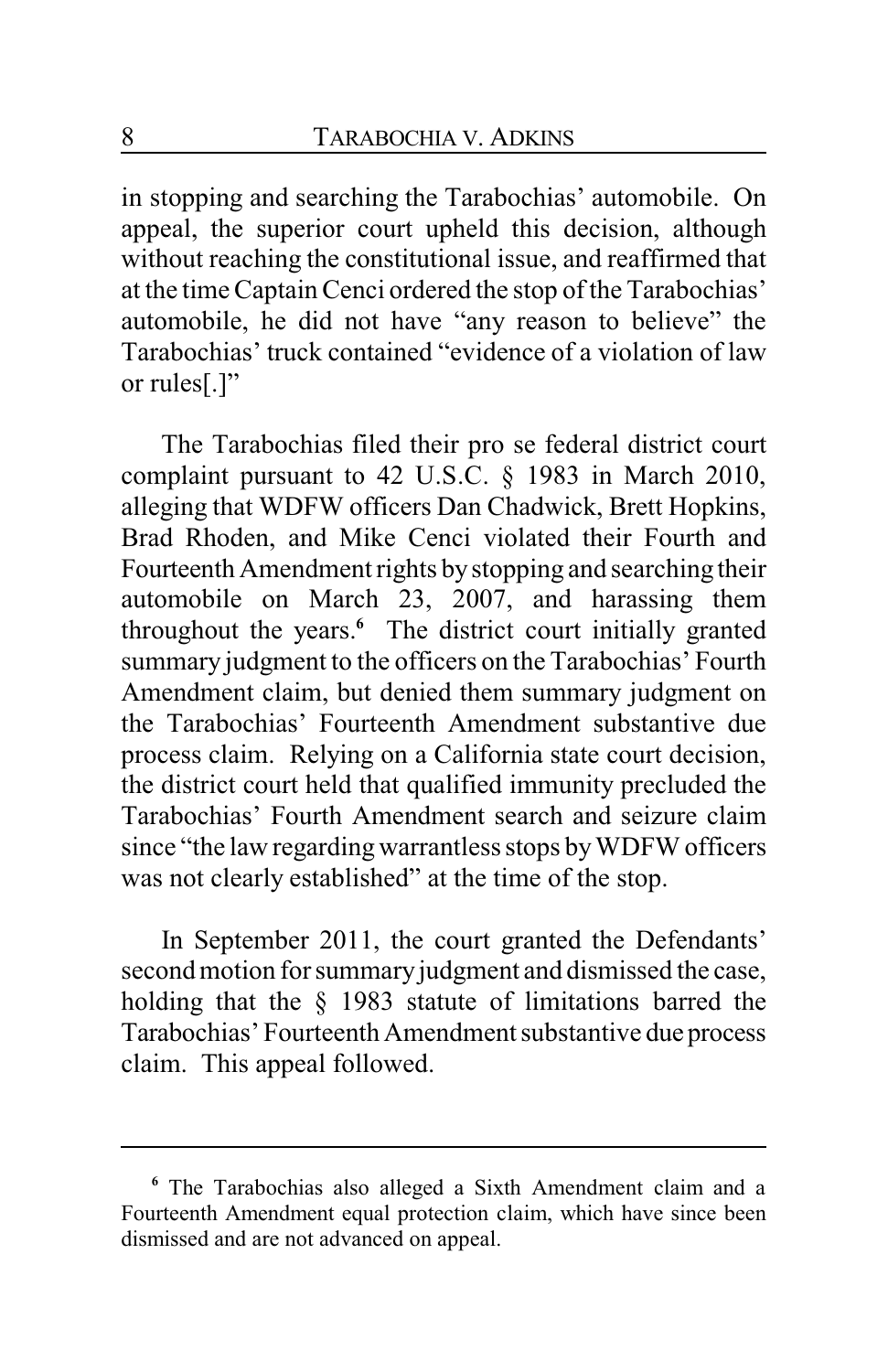#### **II. STANDARD OF REVIEW**

We review de novo the district court's grant of summary judgment based on qualified immunity and statute of limitations grounds. *Hooper v. Lockheed Martin Corp.*, 688 F.3d 1037, 1045 (9th Cir. 2012) (statute of limitations); *Davis v. City of Las Vegas*, 478 F.3d 1048, 1053 (9th Cir. 2007) (qualified immunity). "In determining whether genuine issues of material fact remain, we are required to view all evidence and draw all inferences in the light most favorable to the nonmoving party, here, the" Tarabochias. *Gravelet-Blondin*, 728 F.3d at 1090 (internal quotation marks omitted).

#### **III. DISCUSSION**

#### **A. Fourth Amendment Claim**

We begin with the grant of summary judgment to Defendants on the Tarabochias' Fourth Amendment search and seizure claim based on qualified immunity. "Qualified immunity protects government officials from civil damages 'insofar as their conduct does not violate clearly established statutory or constitutional rights of which a reasonable person would have known.'" *Chappell v. Mandeville*, 706 F.3d 1052, 1056 (9th Cir. 2013) (quoting *Harlow v. Fitzgerald*, 457 U.S. 800, 818 (1982)). This doctrine provides an immunity from suit rather than a defense to liability, *Pearson v. Callahan*, 555 U.S. 223, 231 (2009), and ensures that "officers are on notice their conduct is unlawful" before being subjected to suit. *Hope v. Pelzer*, 536 U.S. 730, 739 (2002). In this way, the doctrine strikes a balance between "the need to hold public officials accountable when they exercise power irresponsibly and the need to shield officials from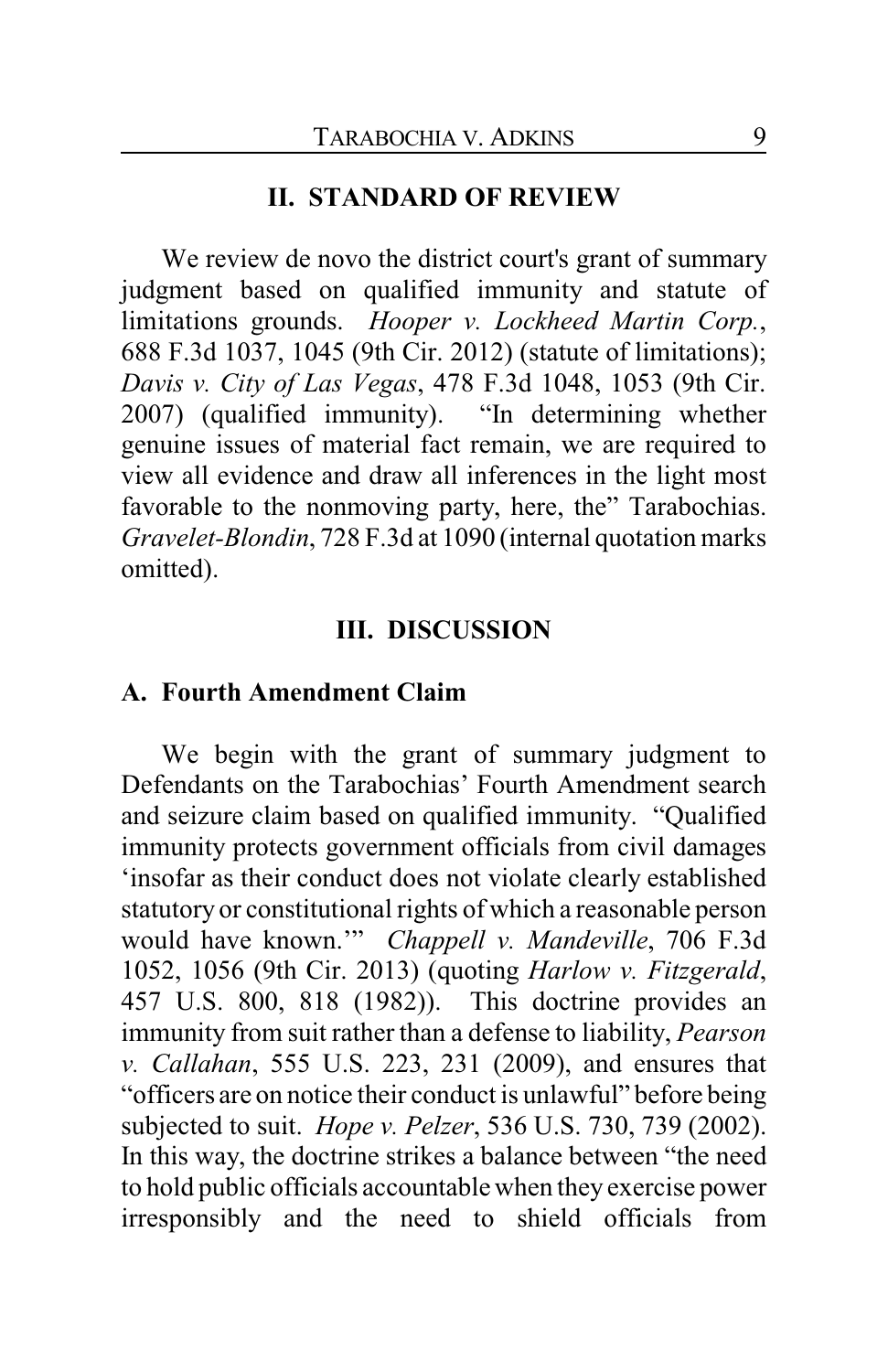harassment, distraction, and liability when they perform their duties reasonably." *Pearson*, 555 U.S. at 231.

In determining whether officers are entitled to qualified immunity, we consider (1) whether "the facts alleged show the official's conduct violated a constitutional right; and (2) if so, whether the right was clearly established" as of the date of the involved events "in light of the specific context of the case." *Robinson v. York*, 566 F.3d 817, 821 (9th Cir. 2009). We exercise our discretion to consider the constitutional violation prong first. *See Pearson*, 555 U.S. at 236.

## **1. Constitutional Violation**

The Fourth Amendment guarantees "[t]he right of the people to be secure in their persons, houses, papers, and effects, against unreasonable searches and seizures[.]" U.S. Const. amend. IV. Given the Fourth Amendment's core purpose of protecting against arbitrary intrusions by government officials, *see Delaware v. Prouse*, 440 U.S. 648, 653–54 (1979), "[a] search or seizure is ordinarily unreasonable in the absence of individualized suspicion of wrongdoing." *United States v. Fraire*, 575 F.3d 929, 931 (9th Cir. 2009) (citing *City of Indianapolis v. Edmond*, 531 U.S. 32, 37 (2000)). Because stopping an automobile and detaining its occupants, "even if only for a brief period and for a limited purpose," constitutes a "seizure" under the Fourth Amendment, *Whren v. United States*, 517 U.S. 806, 809–10 (1996), an official must have individualized "reasonable suspicion" of unlawful conduct to carry out such a stop. *See Prouse*, 440 U.S. at 663; *United States v. Brignoni-Ponce*, 422 U.S. 873, 884–86 (1975).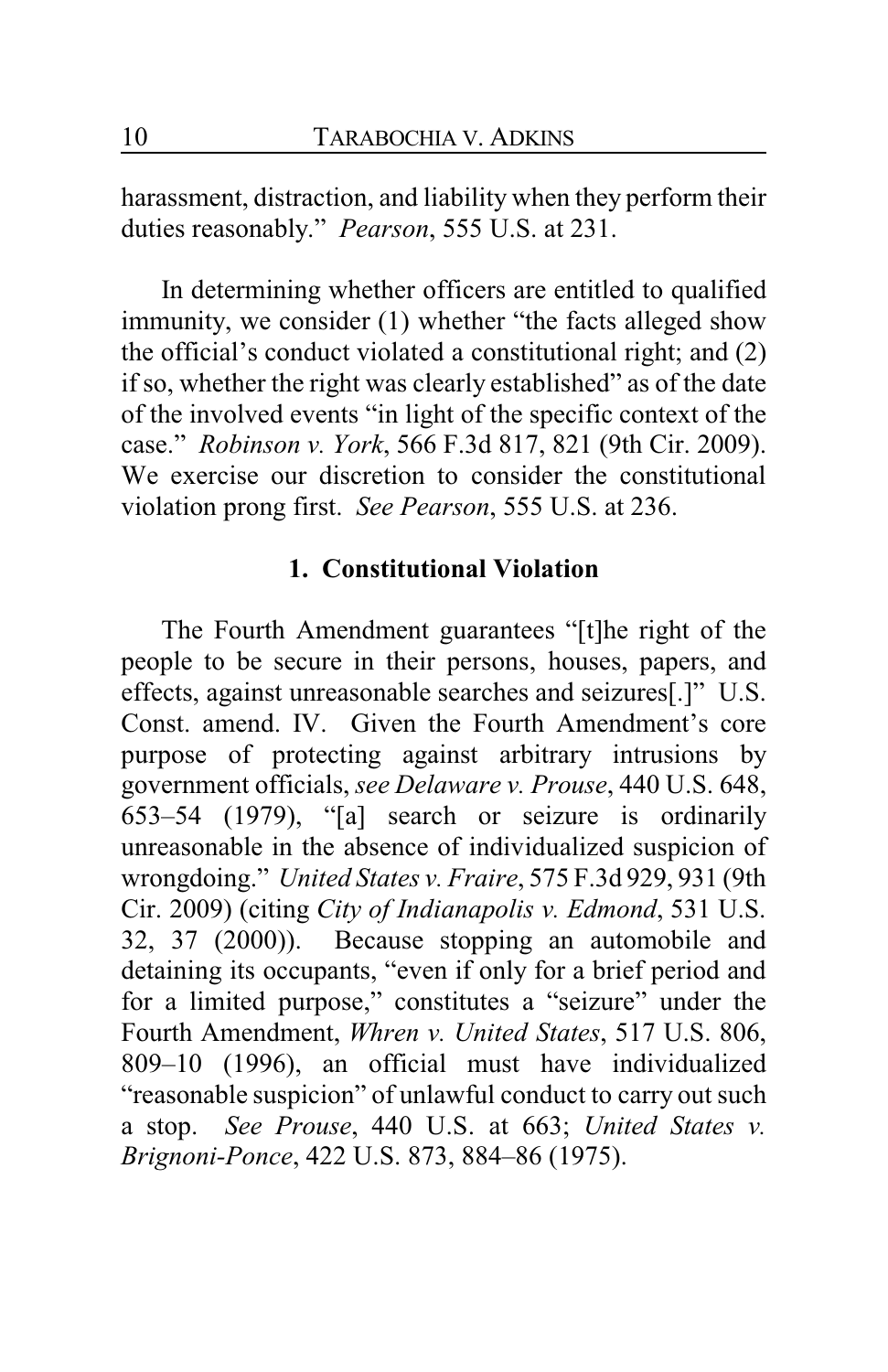Defendants argue that these Fourth Amendment principles are not applicable to the automobile stop and search in this case because of the Tarabochias' status as commercial fishers. Because administrative inspections of private property, such as the one purportedly carried out by Defendants here, constitute "searches" under the Fourth Amendment, *Donovan v. Dewey*, 452 U.S. 594, 598 (1981), if they are "unaccompanied by any quantum of individualized, articulable suspicion" they "must be undertaken pursuant to previously specified 'neutral criteria,'" i.e., a warrant. *Prouse*, 440 U.S. at 662 (quoting *Marshall v. Barlow's, Inc.*, 436 U.S. 307, 323 (1978)). However, a warrant is not required if the search falls within "certain carefully defined classes of cases." *Camara v. Mun. Court of City & Cnty. of S.F.*, 387 U.S. 523, 528 (1967).

The WDFW officers argue that the stop and search here falls within one of these classes of cases, namely, administrative searches of enterprises engaged in pervasively regulated industries. Because the Tarabochias are commercial fishers who had salmon aboard their moving truck, Defendants argue, they could be stopped by officers on a highway to inspect their documents and demand they display their catch, even absent any suspicion of unlawful behavior. The officers argue they needed only "knowledge" that the Tarabochias had recently engaged in fishing to justify the stop under the Fourth Amendment.**<sup>7</sup>**

**<sup>7</sup>** Defendants do not argue that they stopped the Tarabochias as part of a fixed checkpoint. Their reliance on checkpoint cases for the proposition that individualized suspicion of wrongdoing is unnecessary is therefore misplaced given the distinct nature of checkpoints as opposed to the type of roving stop at issue here. *See Fraire*, 575 F.3d at 934–35 (holding a checkpoint stop reasonable under the Fourth Amendment and explaining that "[t]he subjective intrusion from a checkpoint stop is significantly less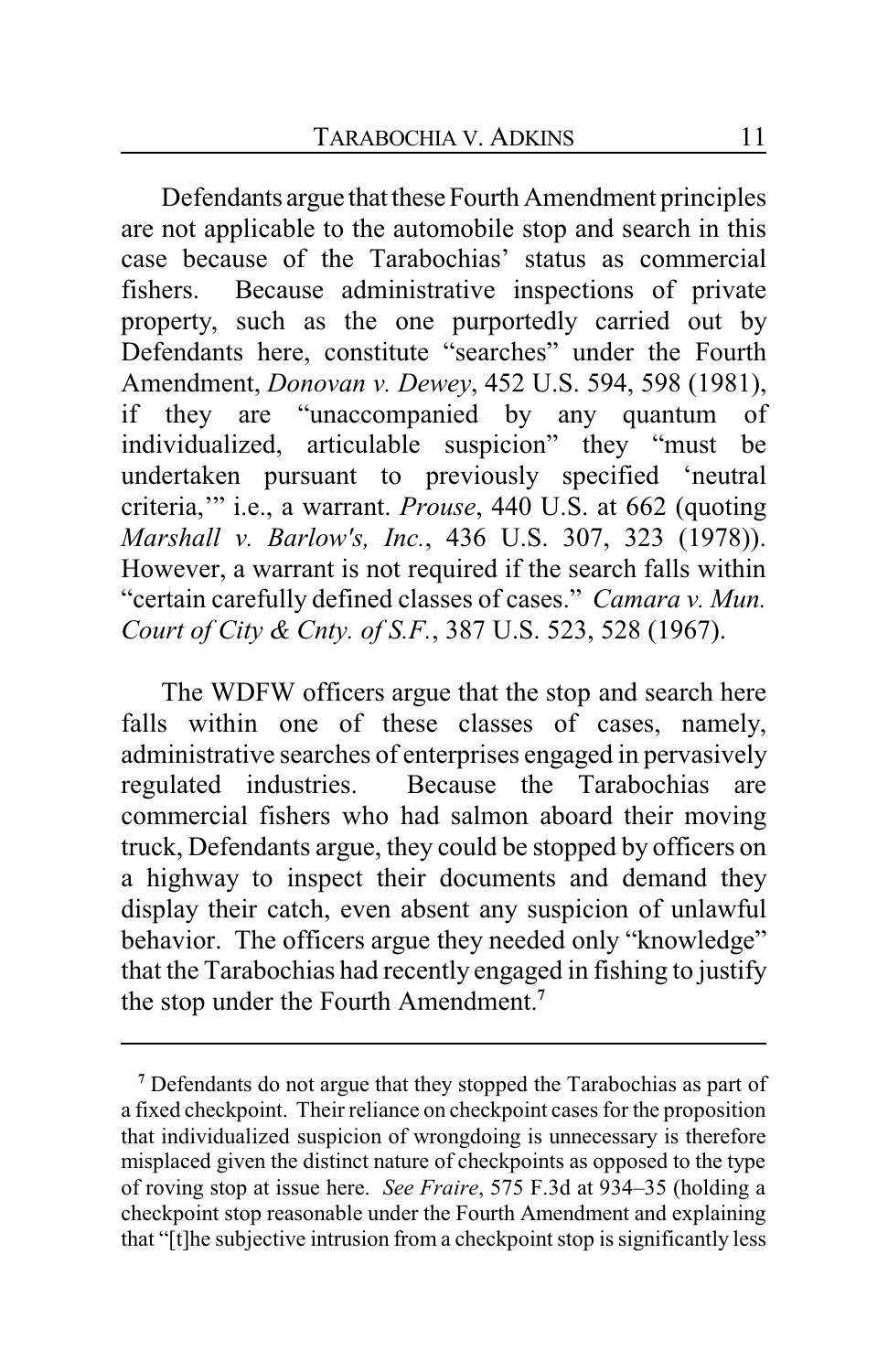The administrative search exception is applicable to warrantless searches where the search promotes an important governmental interest, is authorized by statute, and the authorizing statute and its regulatory scheme provide specific limitations on the manner and place of the search so as to limit the possibility of abuse. *See United States v. Raub*, 637 F.2d 1205, 1209–11 (9th Cir. 1980) (search of fishing vessel held to be within the administrative search exception). Where an inspection is authorized by statute but there are "no rules governing the procedure that inspectors must follow, the Fourth Amendment and its various restrictive rules apply." *Colonnade Catering Corp. v. United States*, 397 U.S. 72, 77 (1970).

An industry's long history of regulation is also relevant to this inquiry insofar as it limits an individual's reasonable expectation of privacy in things or places traditionally subject to search under the industry's regulatory scheme. *See Donovan*, 452 U.S. at 605–06; *Raub*, 637 F.2d at 1210. It therefore comes as no surprise that the cases in which this exception has been applied involve warrantless searches conducted on the premises or within the milieu of the regulated business or industry. *See, e.g.*, *Donovan*, 452 U.S. 594 (mines and stone quarries); *United States v. Biswell*, 406 U.S. 311 (1972) (gun retail establishments); *Colonnade Catering Corp.*, 397 U.S. 72 (liquor retail establishments); *United States v. Kaiyo Maru No. 53*, 699 F.2d 989 (9th Cir.

than other types of seizures, such as random stops"). Additionally, although Defendants allege they stopped the Tarabochias on the highway because stopping them in the field inspection area near their home presented unidentified safety concerns, they do not attempt to justify constitutionally the stop on the basis of this disputed fact. We therefore do not address this argument.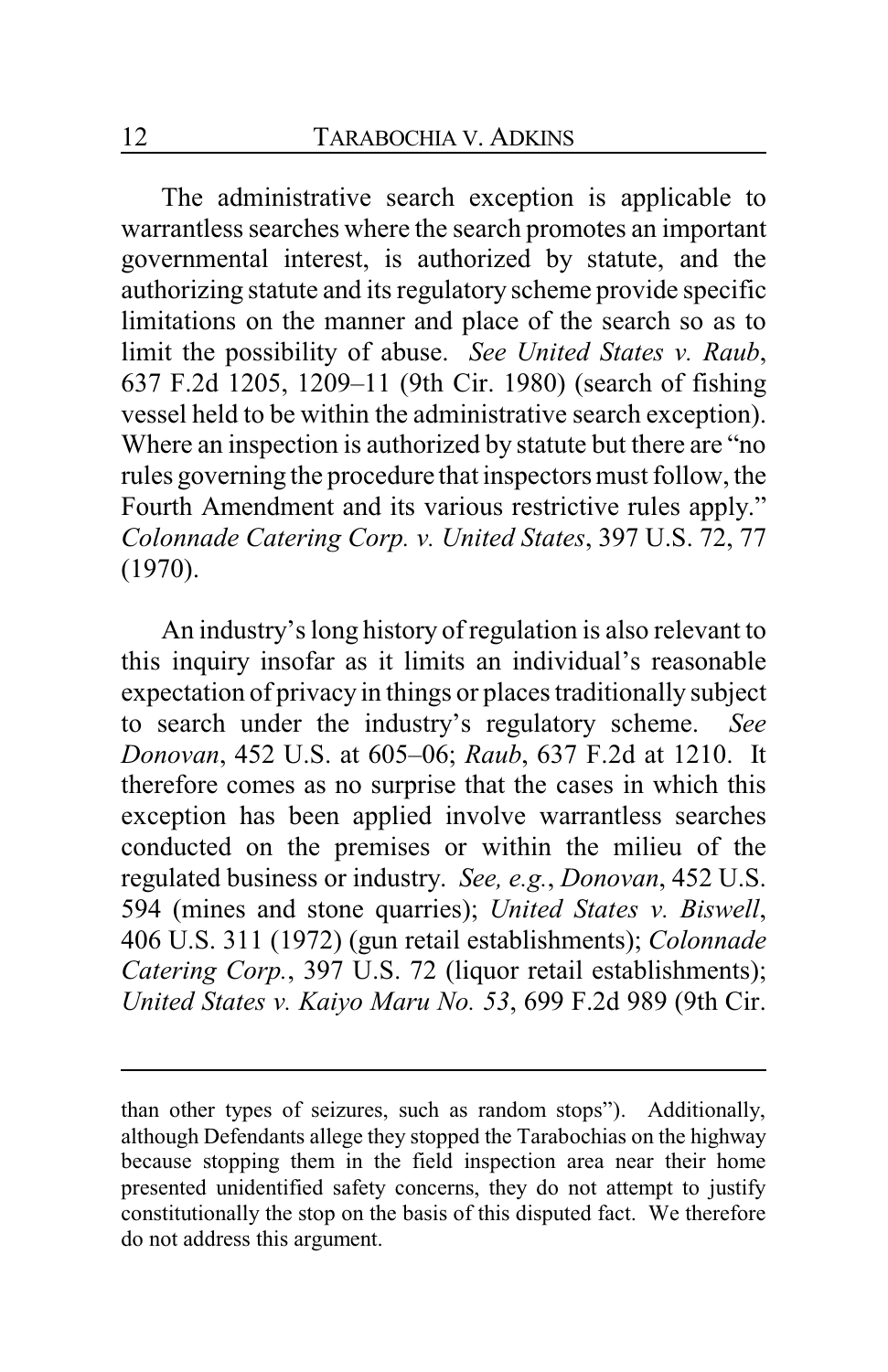1983) (fishing vessels); *Raub*, 637 F.2d 1205 (fishing vessels); *United States v. Tsuda Maru*, 470 F. Supp. 1223 (D. Alaska 1979) (fishing vessels).

To justify the stop under this exception, the officers rely on the state's broad interest in protecting the fishery, the long history of regulation of the commercial fishing industry, and two Washington state statutory provisions. To be sure, protecting the fishery is an important governmental interest and "[c]ommercial fishing has a long history of being a closely regulated industry." *Raub*, 637 F.2d at 1209. But a specific statute authorizing a particular type of warrantless search is required, and the existence of such a statute alone may not even be sufficient, for the administrative search exception to apply. *See Kaiyo Maru No. 53*, 699 F.2d at 995 (noting that the "reasonableness" of a warrantless inspection program under the Fourth Amendment "is determined on a case-by-case basis" and "depends on the specific enforcement needs and privacy guarantees of each statute"); *Raub*, 637 F.2d at 1211 n.7 (explicitly limiting its holding to searches under the Sockeye Salmon or Pink Salmon Fishing Act); *Tsuda Maru*, 470 F. Supp. at 1227–30 (upholding search under the Fishery Conservation Management Act).

The officers rely on two statutory provisions within Washington's Fish and Wildlife Enforcement Code as providing authority for the stop and search at issue. The first statute provides that, "[b]ased upon articulable facts that a person is engaged in fishing . . . fish and wildlife officers have the authority to temporarily stop the person and check for valid licenses, tags, permits, stamps, or catch record cards, and to inspect all fish . . . and wildlife in possession as well as the equipment being used to ensure compliance with . . . this title." Wash. Rev. Code § 77.15.080(1) (2002). This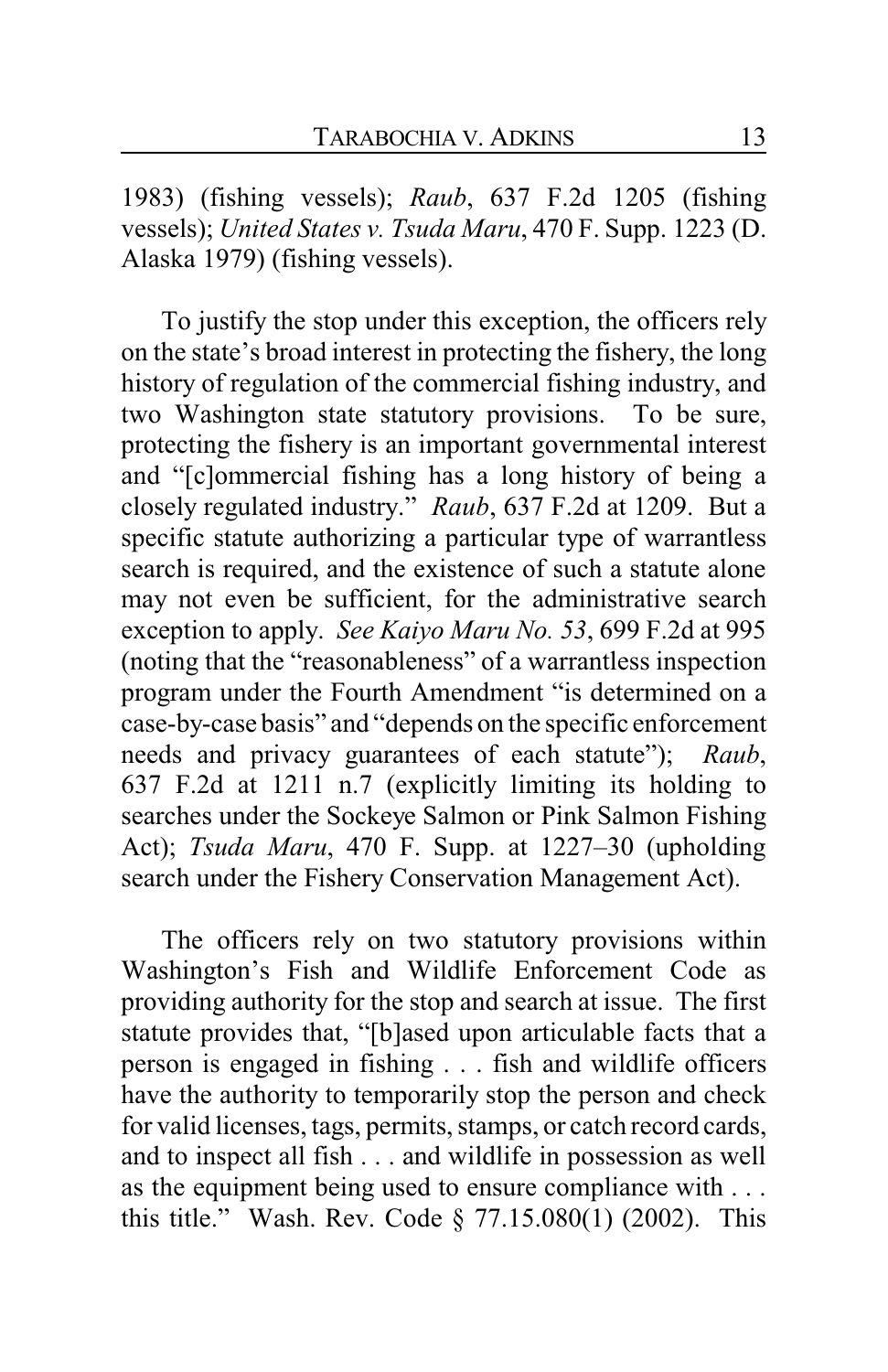statute does not expressly authorize an *automobile* stop or define "engaged in fishing," and Defendants have pointed to no regulatory or other published authority applying this provision to a roving automobile stop of commercial fishers.

Assuming, *arguendo*, that one could be "engaged in fishing" while driving on a highway with salmon, given the statute's lack of definition and failure explicitly to authorize the stop and search of an automobile, a commercial fisher is unlikely to be aware that this provision could subject him or her to a stop and search while engaging in this conduct. This factor weighs against finding that section 77.15.080(1) meets the demands of the administrative search exception, much less that it authorizes this type of stop in the first place. *See Donovan*, 452 U.S. at 603 (upholding a warrantless search under the administrative search exception in part because, in addition to being "specifically tailored" to protect the government's interests, the regulations the Federal Mine Safety and Health Act of 1977 imposed were "sufficiently pervasive and defined that the owner of such a [mine] cannot help but be aware that he will be subject to effective inspection") (internal quotation marks omitted).

Furthermore, unlike in *Kaiyo Maru No. 53*, 699 F.2d at 994–97, or *Raub*, 637 F.2d at 1210, where the relevant statutes and regulations carefullylimited warrantless searches to certain areas within fishing vessels found in specific waters and to individuals either actively engaged in fish harvesting or in suspicious activities, there is nothing in section 77.15.080(1) limiting the potential scope of automobile searches conducted under its authority. Without these limitations, section 77.15.080(1) could potentially authorize inspection of any automobile possibly containing fish or wildlife at any time, whether in motion or stationary, and in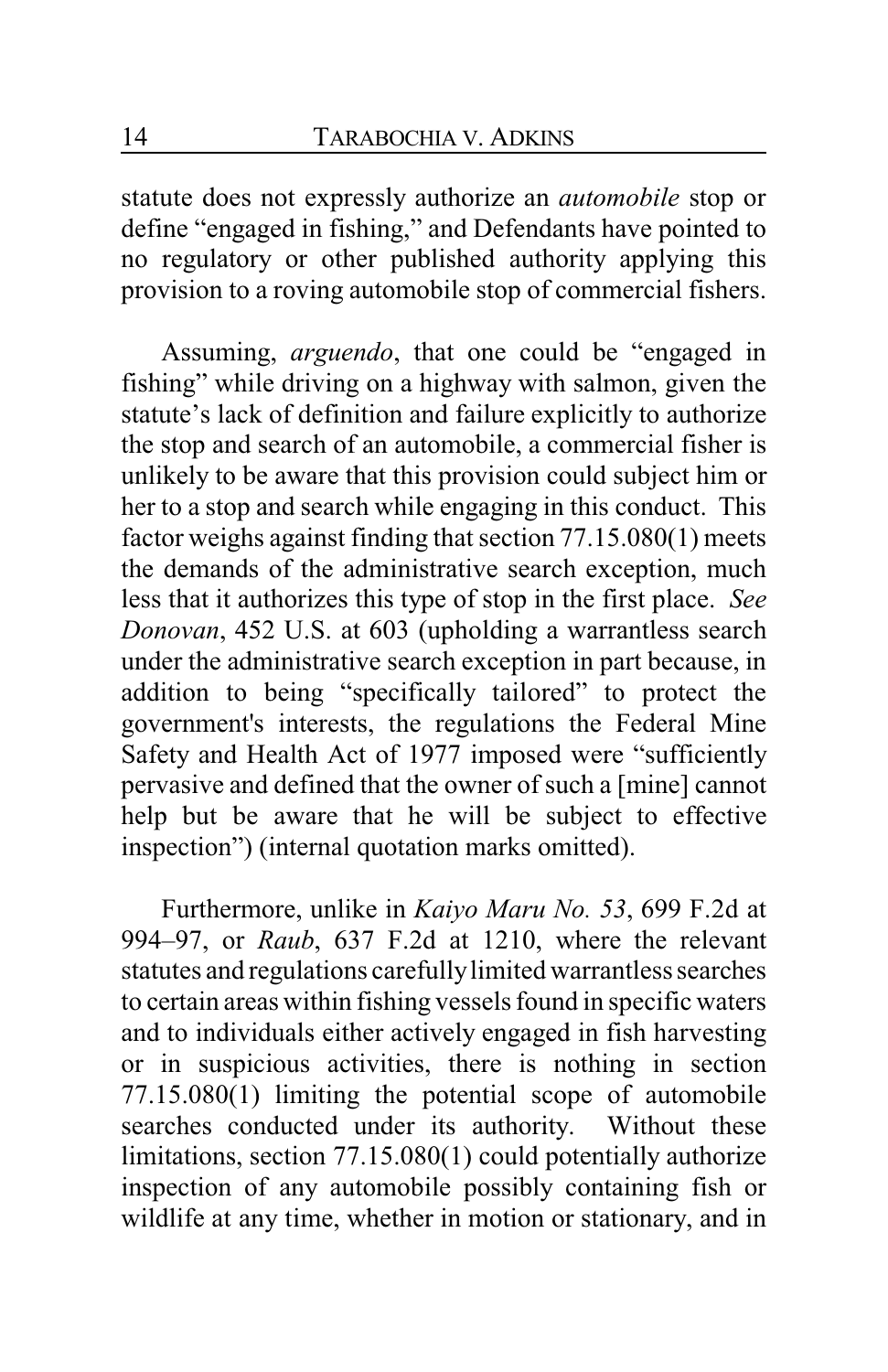any location, even if hundreds of miles from the closest fishing grounds or commercial fishing establishment, so long as an officer believed the person was then "engaged in fishing." The statute's lack of specificity is further evidenced by its application to all "persons," not simply to commercial fishers. *See State v. Thorp*, 856 P.2d 1123, 1126 (Wash. Ct. App. 1993) (holding administrative search exception inapplicable to a roving automobile stop where the relevant statute applied to "any person," indicating regulation of the general public, not a particular industry). Therefore, we find unpersuasive Defendants' argument that this statute authorized the stop and search of the Tarabochias' automobile and did so in a manner consistent with the administrative search exception.

The only other statute the officers point to provides that "[f]ish and wildlife officers may inspect without warrant at reasonable times and in a reasonable manner the premises, containers, fishing equipment, fish, seaweed, shellfish, and wildlife, and records required by the department of any commercial fisher[.]" Wash. Rev. Code § 77.15.096 (2002). This provision goes on to prohibit officers from conducting warrantless searches and seizures where "the thing or place is protected from search without warrant within the meaning of Article I, section 7 of the state Constitution." As with section 77.15.080(1), this statute says nothing of stopping or searching commercial fishers' automobiles and Defendants have provided no authority interpreting this provision as authorizing such a stop.

Even if section 77.15.096 could somehow be construed to authorize the suspicionless stop and subsequent search of a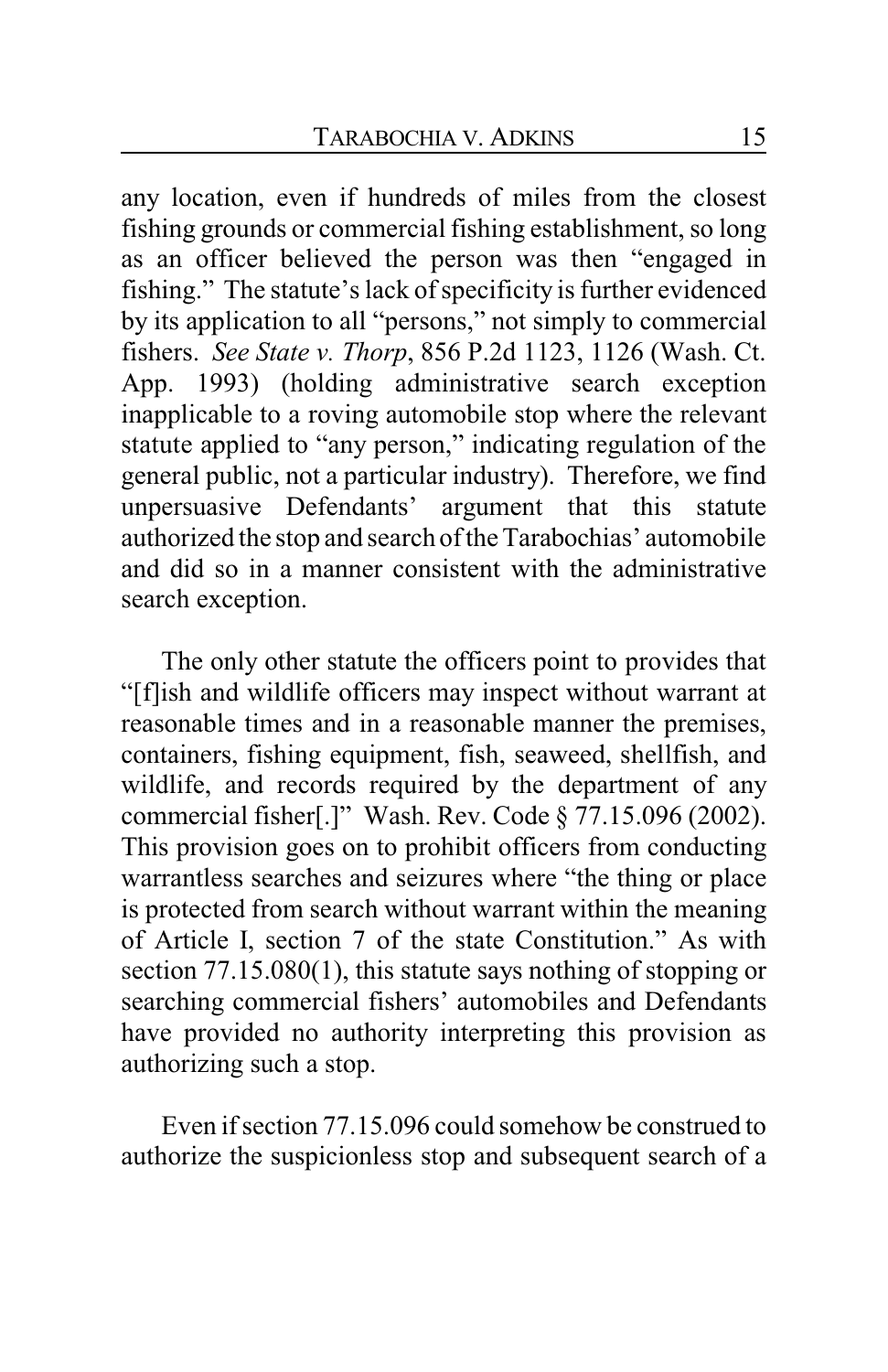closed tote aboard a commercial fisher's automobile,**<sup>8</sup>** the portion of this provision relied upon by Defendants would still fail to meet the requirements of the administrative search exception since it "does not provide any standards to guide inspectors either in their selection of [automobiles] to be searched or in the exercise of their authority to search." *Donovan*, 452 U.S. at 601; *accord Colonnade Catering Corp.*, 397 U.S. at 77. Instead, the only limitation this portion of section 77.15.096 would place on stops and inspections of commercial fishers in moving automobiles would be that such stops be carried out "at reasonable times and in a reasonable manner." The Fourth Amendment already requires that searches be "reasonable," and the Supreme Court has made clear that additional guidance to cabin officers' discretion to search is required under the administrative search exception. *See Donovan*, 452 U.S. at 601 (discussing *Marshall*, 436 U.S. 307, where the Court held a statutory scheme authorizing warrantless searches "at . . . reasonable times, and within reasonable limits and in a reasonable manner" inadequate under the administrative search exception).

Whether considered in combination or in isolation, these two statutes fail to bring this stop and search within the

**<sup>8</sup>** By section 77.15.096's express language, this would require that Article I, section 7 of the Washington Constitution does not prohibit a warrantless search of a container aboard an automobile stopped absent any suspicion of wrongdoing. This state constitutional provision is more protective than the Fourth Amendment and prohibits automobile stops not founded on probable cause or articulable suspicion of wrongdoing. *City of Seattle v. Mesiani*, 755 P.2d 775, 776 (Wash. 1988) (en banc) (holding sobriety checkpoint violated Washington Constitution and commenting that "article 1, section 7 provides greater protection to individual privacy interests than the Fourth Amendment").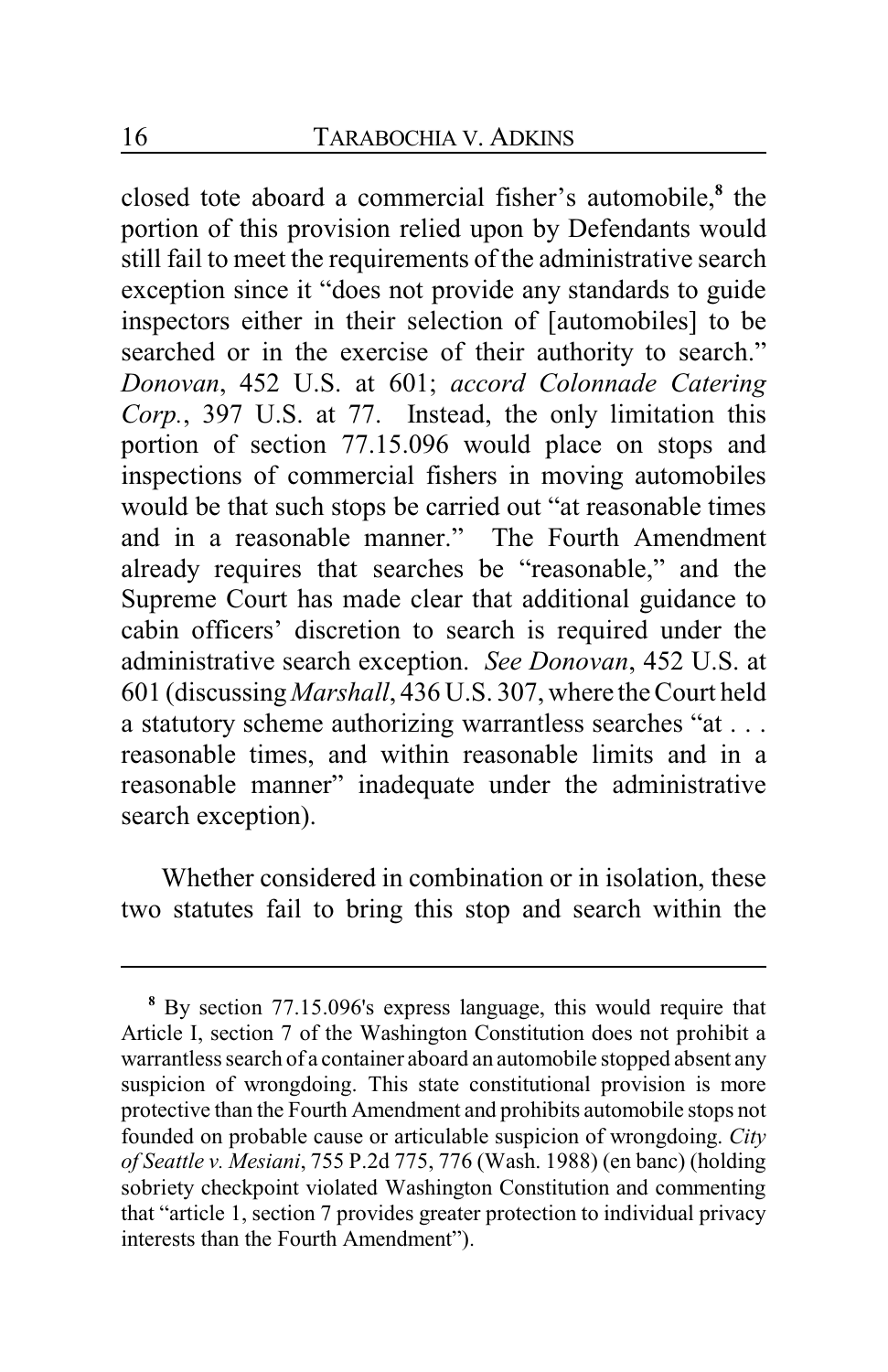"carefully defined class[ ]" of administrative search cases, *Camara*, 387 U.S. at 528, let alone expressly authorize the stop and search of a moving automobile.

Instead of inspecting the Tarabochias' catch and commercial fishing records in the field, at a commercial fishing establishment, or through a fish and wildlife checkpoint—all of which, both parties agree, would have been authorized under Washington law—the WDFW officers decided to stop the Tarabochias as they traveled in their pickup truck on a highway. They effectuated this stop despite admittedly lacking any suspicion of unlawful behavior or statutory authority that would permit this search under the administrative search exception. We hold that, under these circumstances, this stop, and the search that followed, constituted a Fourth Amendment violation.

## **2. Clearly Established**

Although this suspicionless stop and search violated the Fourth Amendment, the WDFW officers are still entitled to qualified immunity on this claim if the Tarabochias' rights were not clearly established as of March 23, 2007, the date of the stop. *Pearson*, 555 U.S. at 231–32. "The plaintiff bears the burden of proof that the right allegedly violated was clearly established[.]" *Romero v. Kitsap Cnty.*, 931 F.2d 624, 627 (9th Cir. 1991). For a right to be "clearly established," its "contours must be sufficiently clear that a reasonable official would understand that" his or her actions violated that right. *Hope*, 536 U.S. at 739 (internal quotation marks omitted). To meet this standard "the very action in question" need not have "previously been held unlawful." *Chappell*, 706 F.3d at 1056 (internal quotation marks omitted). This is particularly true in the Fourth Amendment context, where the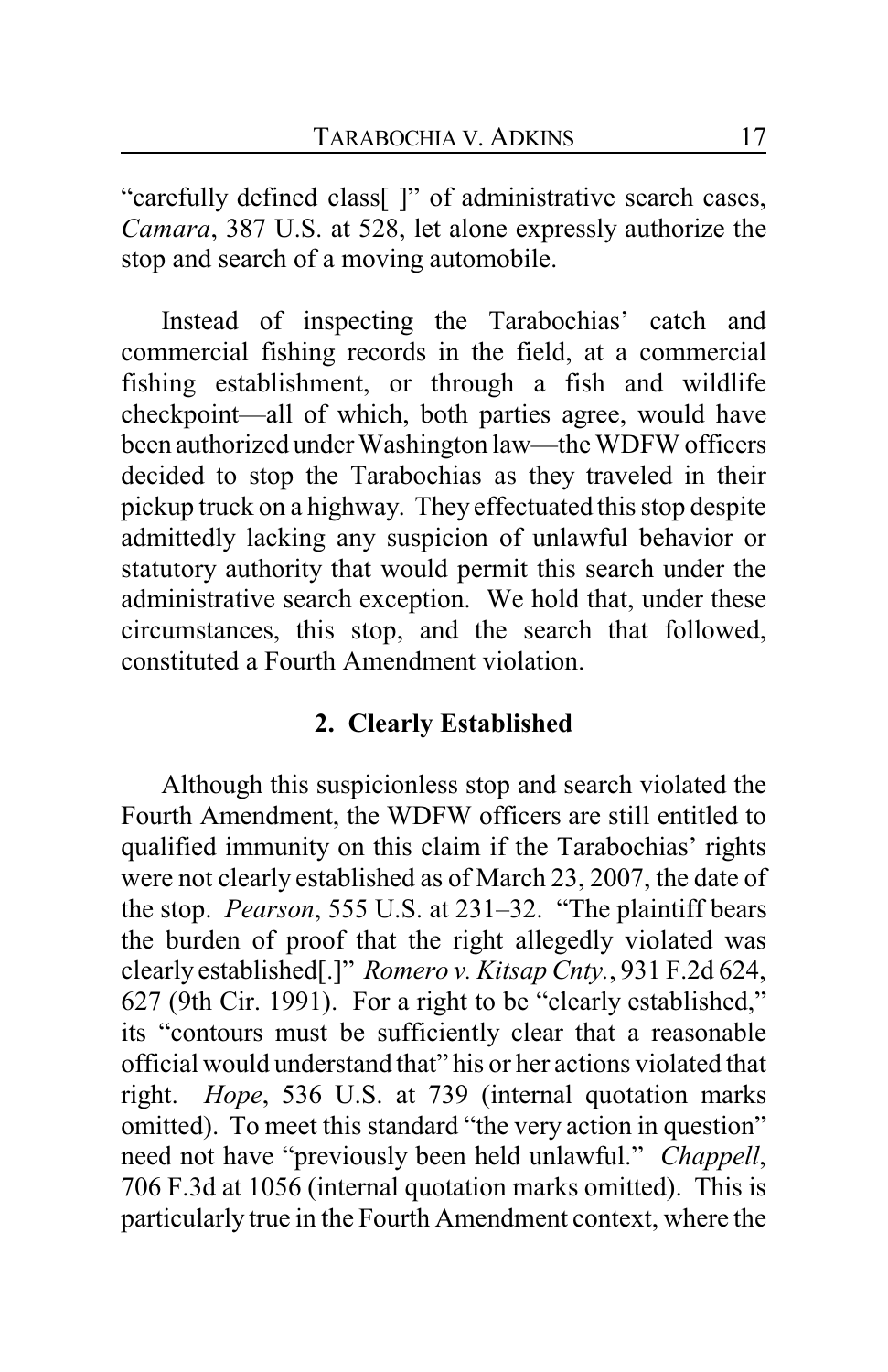constitutional standard of "reasonableness" demands a fact-specific inquiry. *Mattos v. Agarano*, 661 F.3d 433, 442 (9th Cir. 2011). Under this second prong, we therefore consider "whether a reasonable officer would have had fair notice that [the action] was unlawful[.]" *Chappell*, 706 F.3d at 1056–57 (internal quotation marks omitted); *accord A.D. v. Calif. Highway Patrol*, 712 F.3d 446, 454 (9th Cir. 2013).

We begin our inquiry "by looking to binding precedent[;] [i]f the right is clearly established by decisional authority of the Supreme Court or this Circuit, our inquiry should come to an end." *Boyd v. Benton Cnty.*, 374 F.3d 773, 781 (9th Cir. 2004) (internal citations omitted). In the absence of binding precedent clearly establishing the constitutional right, "we look to whatever decisional law is available . . . including decisions of state courts, other circuits, and district courts." *Id.* (internal quotation marks omitted).

It was clearly established on the date of the automobile stop at issue here that the Tarabochias had a Fourth Amendment right not to be stopped by WDFW officers while driving on a highway absent reasonable suspicion the Tarabochias had or were about to engage in unlawful activity. In *United States v. Munoz*, 701 F.2d 1293 (9th Cir. 1983), we held that a roving automobile stop by an Oregon Department of Fish and Wildlife biologist and a state game trooper of a hunter driving in a national park to check for compliance with woodcutting and hunting regulations violated the Fourth Amendment because "[s]uch investigative stops must be based on individualized suspicion." *Id.* at 1295–1301.

As here, the officers in *Munoz* stopped the plaintiff to check for compliance with applicable game regulations and they attempted to justify the stop under the Fourth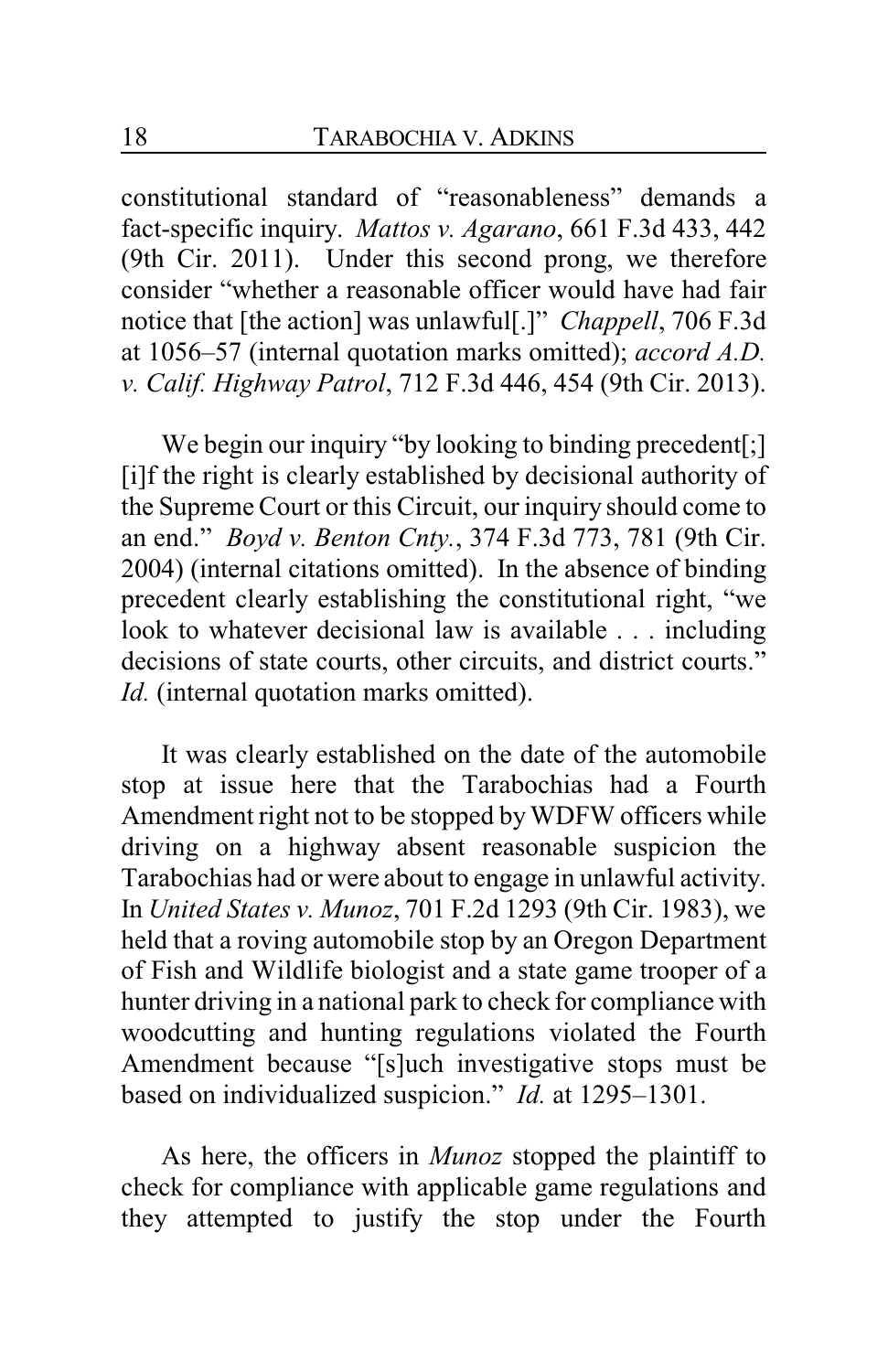Amendment's administrative search exception. *Id.* at 1295, 1298–1300. In rejecting this justification, we noted that "[t]he Supreme Court twice has rejected suggestions that th[e] implicit consent theory [underlying the administrative search exception] justifies roving stops of motorists." *Id.* at 1299.

In holding the stop of Munoz unconstitutional, we explicitly relied on these two prior Supreme Court cases—*Prouse*, 440 U.S. at 663, and *Brignoni-Ponce*, 422 U.S. at 884—where the Court held that to conduct a roving automobile stop, officials must reasonably suspect the automobile's occupants of *unlawful* behavior. *Munoz*, 701 F.2d at 1296–1300. Although the purpose of the stops in each of these cases varied, we found the stops at issue in *Prouse* and *Brignoni-Ponce* "indistinguishable" from the stop of Munoz "to check for possible game violations." *Id.* at 1300. Therefore, as in *Prouse* and *Brignoni-Ponce*, the suspicionless stop's intrusion on individual privacy outweighed the government's interest, there, in preserving animal and plant resources. *Id.* at 1297–1301.

*Prouse*, *Brignoni-Ponce*, and *Munoz* clearly established that knowledge that a automobile's occupants are simply engaged in—or, have recently been engaged in—a regulated activity is insufficient on its own to justify an investigatory automobile stop. *See Prouse*, 440 U.S. at 663 ("[E]xcept in those situations in which there is at least . . . reasonable suspicion that a motorist is unlicensed . . . or that either the automobile or an occupant is otherwise subject to seizure for violation of law, stopping an automobile and detaining the driver . . . are unreasonable under the Fourth Amendment."). These cases are supported by a plethora of other pre-March 2007 decisions, which provided the WDFW officers with "fair notice that [their action] was unlawful[.]" *Chappell*, 706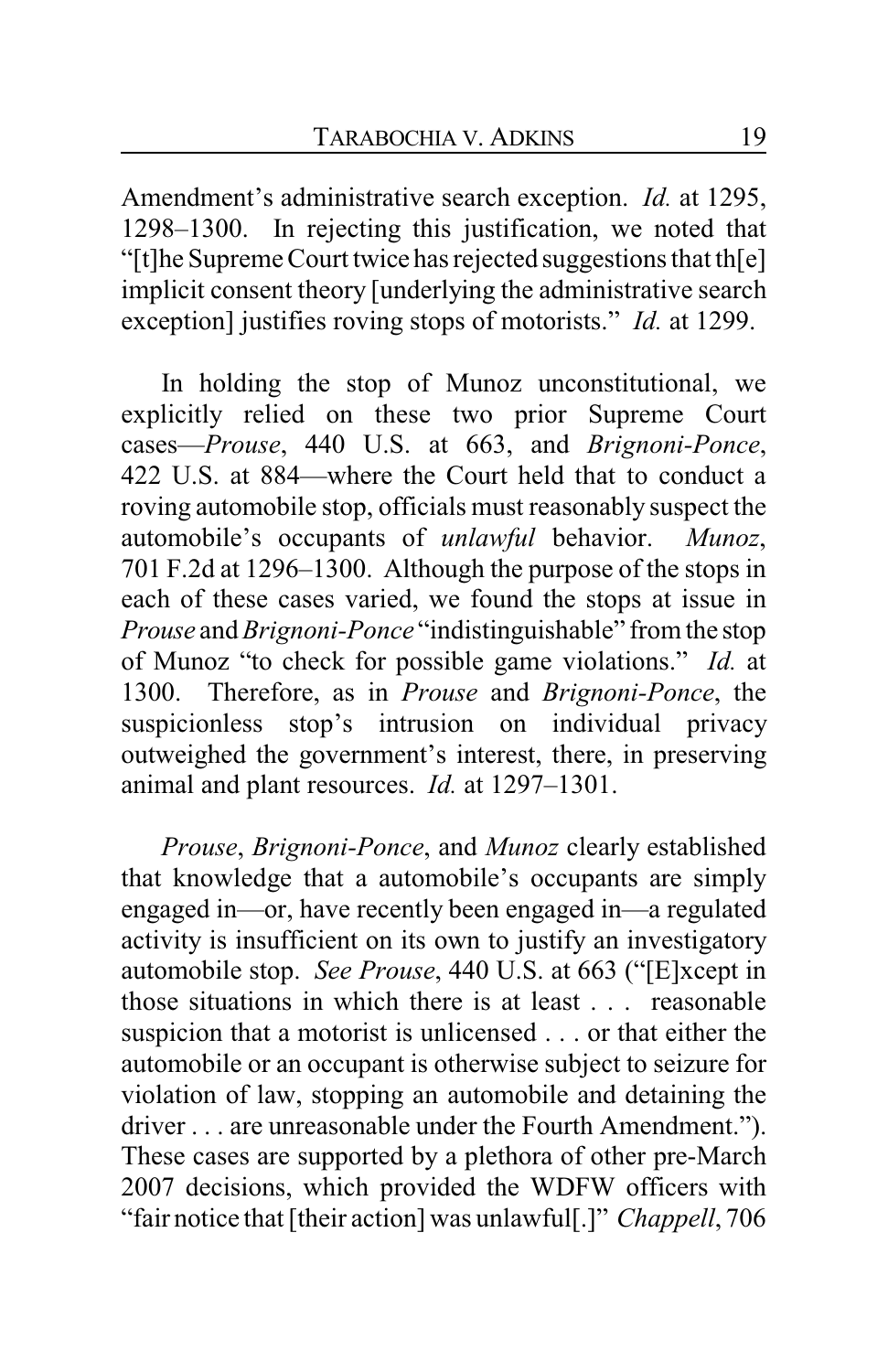F.3d at 1056–57; *see, e.g.*, *United States v. Rowland*, 464 F.3d 899, 907 (9th Cir. 2006) ("An officer may stop and question an individual suspected of wrongdoing if the officer can point to 'specific and articulable facts which . . . reasonably warrant that intrusion.'") (quoting *Terry v. Ohio*, 392 U.S. 1, 21 (1968)); *United States v. Lopez-Soto*, 205 F.3d 1101, 1104–05 (9th Cir. 2000) (explaining that reasonable suspicion of unlawful behavior is required for traffic stops); *United States v. Twilley*, 222 F.3d 1092, 1095 (9th Cir. 2000) ("Under the Fourth Amendment, government officials may conduct an investigatory stop of a vehicle only if they possess reasonable suspicion . . . of criminal activity.") (internal quotation marks omitted). *Munoz*, 701 F.2d 1293, clearly extended these Fourth Amendment principles to the acts of fish and wildlife officials when acting pursuant to fish and game laws and regulations.**<sup>9</sup>**

Despite this long line of cases holding that officers must possess reasonable suspicion of unlawful conduct to stop an automobile and detain its occupants, Defendants argue that this right was not clearly established because in *Munoz*, the officers "had no reason to believe" Munoz "had engaged in any regulated activity" before stopping him whereas, here, the officers knew the Tarabochias had recently engaged in fishing. For this assertion, Defendants point out that the officers in *Munoz* did not observe the chopped wood in the back of Munoz's truck before flagging him down to stop;

**<sup>9</sup>** The district court and the WDFW officers relied on *People v. Maikhio*, 253 P.3d 247 (Cal. 2011), a 2011 Supreme Court of California decision, as persuasive authority in holding that the right was not clearly established. Not only is *Maikhio* distinguishable on its facts and largely in conflict with *Munoz*, but it also post-dates the stop at issue here. It is therefore irrelevant to the inquiry of whether the right at issue was clearly established as of the date of the stop.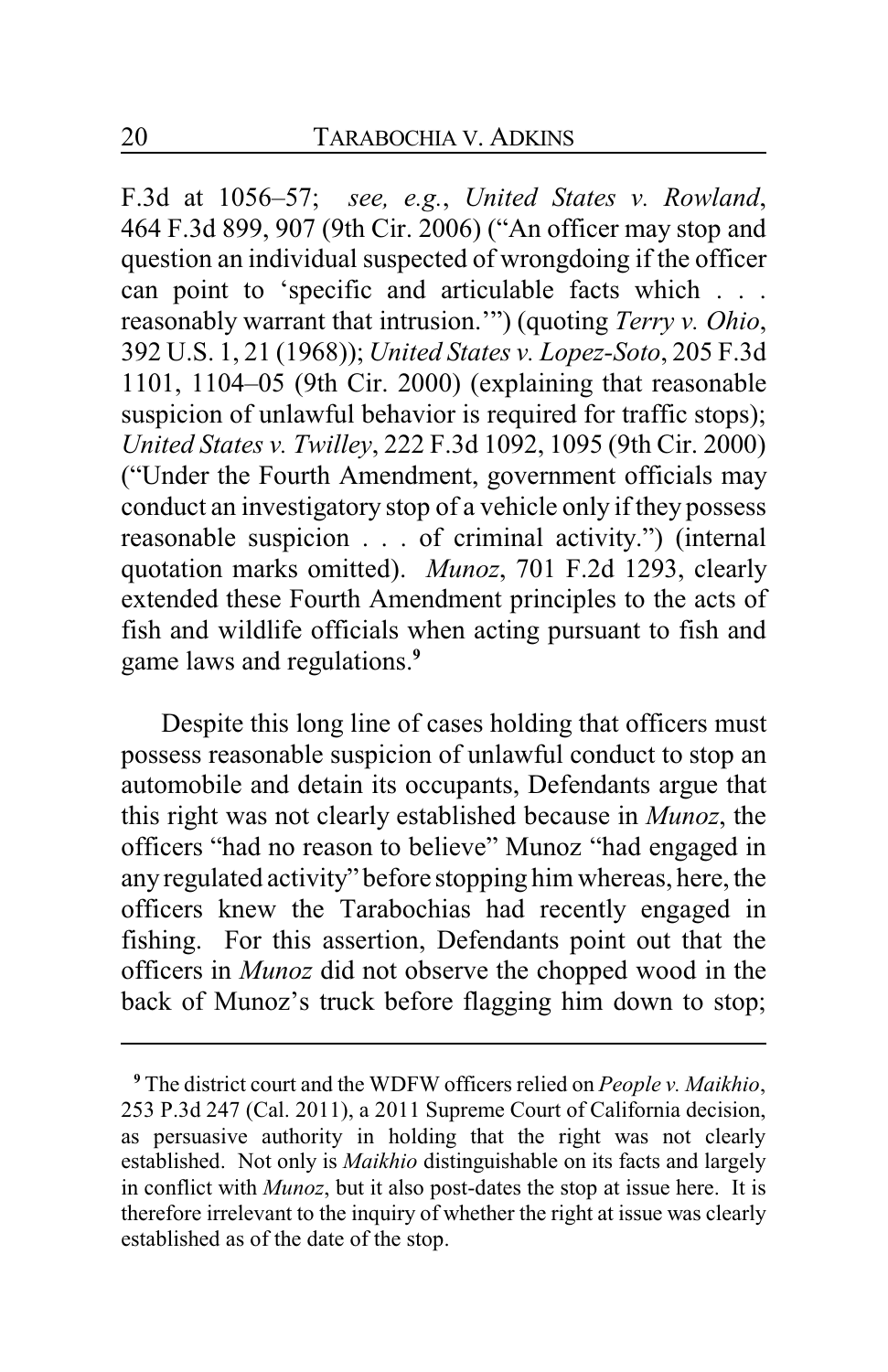instead, they noticed the wood "[a]t the same time [they] flagged" him down. *Munoz*, 701 F.2d at 1295.

That the officers in *Munoz* did not see the chopped wood in Munoz's truck before waving him down to stop was not essential to our holding. Instead, as discussed above, we relied on *Prouse*, 440 U.S. 648, and *Brignoni-Ponce*, 422 U.S. 873, for the proposition that "roving stops made without any reasonable suspicion of *criminal* activity regarding the vehicle, its occupants, or its contents" are unconstitutional. *Munoz*, 701 F.2d at 1297 (emphasis added). Under this reasoning, since "[c]arrying wood was not illegal in the park," *id.* at 1296 n.7, the officers' conduct would have still been unconstitutional even if they had observed the chopped wood before effectuating the stop. It was the lack of reasonable suspicion of criminal or other unlawful activity, not of regulated activity, that *Munoz* held essential. Therefore, any slight factual distinction between the stop at issue in *Munoz* and the stop at issue here is "irrelevant . . . because the constitutional rule [*Munoz* and other binding precedent] established appl[ies] with obvious clarity" to the WDFW officers' conduct. *A.D.*, 712 F.3d at 454 (internal quotation marks and citation omitted).**<sup>10</sup>**

**<sup>10</sup>** Although we need not look beyond binding precedent, *Boyd*, 374 F.3d at 781, we note that even non-binding precedent clearly established the Tarabochias' Fourth Amendment right to be free from the suspicionless stop. In *Thorp*, 856 P.2d 1123, an officer "observed a flatbed truck loaded with cedar blocks traveling north on a county road," and he stopped the truck "in order to ascertain whether its driver . . . had a specialized forest products permit." *Id.* at 1124. As in the Tarabochias' case, the officer's knowledge that Thorp had engaged in a regulated activity—evidenced by the visible cedar blocks in his truck—motivated the stop. *Id.* The officer lacked any "articulable suspicion" before stopping Thorp, and the officer contended that he had authority to conduct the suspicionless stop because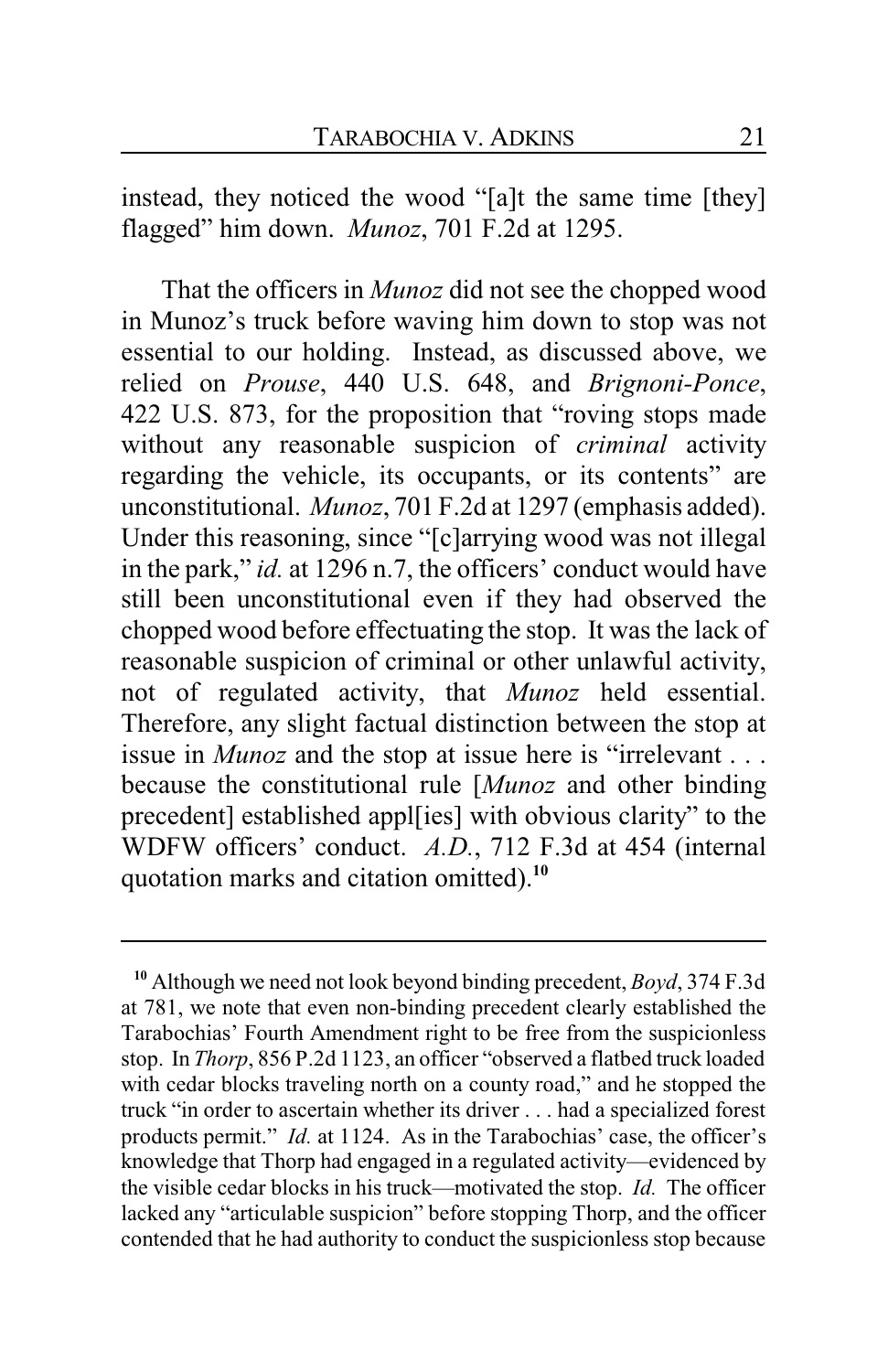Finally, "a reasonable officer would [have] recognize[d]" that the suspicionless stop of the Tarabochias' automobile exceeded the bounds of the statutes Defendants purportedly relied on. *Grossman v. City of Portland*, 33 F.3d 1200, 1210 (9th Cir. 1994). As discussed above, *supra* Part III.A.1, neither section 77.15.080(1) nor section 77.15.096 mentions stopping or searching automobiles.**<sup>11</sup>** Unlike these provisions, there are other provisions also within Washington's Fish and Wildlife Enforcement Code that explicitly apply to stops and searches of *automobiles* and, importantly, these statutes carefully limit WDFW officers' authority to conduct such stops and searches.

For example, section 77.15.094 explicitly authorizes WDFW officers to search "vehicles" without a warrant, but

the forest products industry is "pervasively regulated." *Id.* at 1124–25. The court rejected this argument and determined that "even if the forest products industry were pervasively regulated, the Fourth Amendment standards applicable to such industries would not allow the police to randomly stop a moving vehicle without . . . articulable suspicion." *Id.* at 1125. Relying explicitly on *Prouse*, 440 U.S. 648, *Brignoni-Ponce*, 422 U.S. 873, and *Munoz*, 701 F.2d 1293, the court held that the stop was "governed by the Fourth Amendment principles that ordinarily apply to traffic stops" and that it was therefore unconstitutional under both the United States and Washington Constitutions. *Id.* at 1126–27. *Thorp*'s facts and constitutional holding are directly applicable to the WDFW officers' conduct.

**<sup>11</sup>** Defendants argue that *Schlegel v. Department of Licensing*, 153 P.3d 244 (Wash. Ct. App. 2007), a pre-March 2007 decision, renders the stop at issue here lawful under section 77.15.080(1). Although *Schlegel* held that section 77.15.080(1) authorized a stop by a WDFW officer of a hunter's automobile on a "hunting road," it did so within the context of a checkpoint limited to stops of persons "engaged in hunting" while in their automobile and explicitly limited its holding to this factual scenario. *Id.* at 245–47. *Schlegel* therefore does not alter our analysis.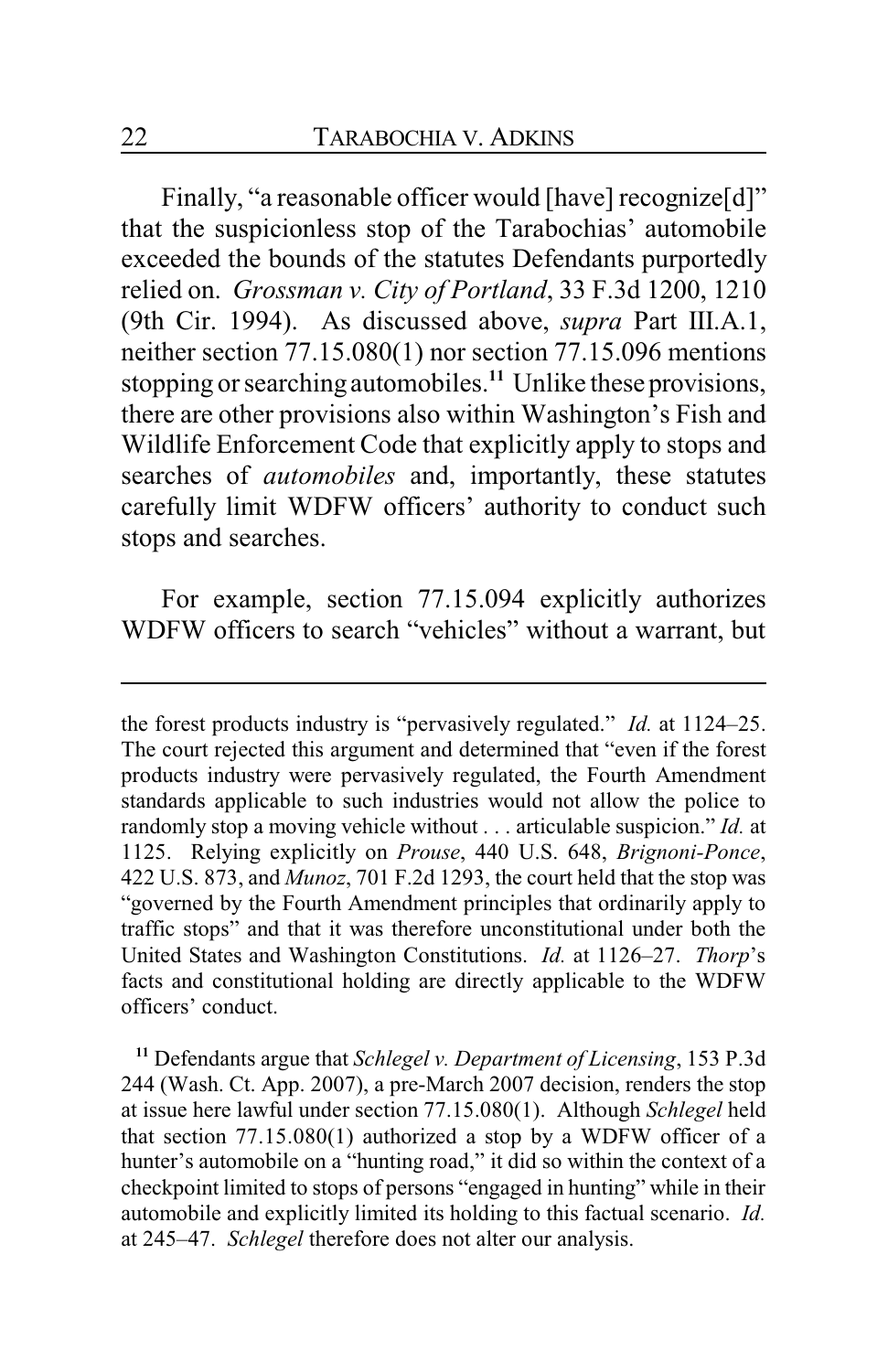only where officers have "reason to believe" the vehicle contains "evidence of a violation of" fish and game laws or regulations. Wash. Rev. Code § 77.15.094 (2001). The WDFW officers admit they lacked any "reason to believe" the salmon aboard the Tarabochias' truck was "evidence of a violation." WDFW officers also have authority "to require . . . fishers occupying a motor vehicle approaching or entering a check station to stop and produce for inspection . . . [a]ny wildlife, fish, shellfish, or seaweed in their possession," and "licenses, permits, tags, stamps, or catch record cards[.]" Wash. Rev. Code § 77.12.620. These "check station[s]" must be clearly marked, *id.*, and cannot be established "upon interstate highways or state routes." Wash. Rev. Code § 77.15.470(3) (2000).

Thus, "it should have been readily apparent to a reasonable officer" that neither section 77.15.080(1) nor section 77.15.096 authorized the suspicionless roving stop, and the subsequent search, of the Tarabochias' pickup truck as they drove on a highway and public road. *Ctr. for Bio-Ethical Reform, Inc. v. L.A. Cnty. Sheriff Dep't*, 533 F.3d 780, 798 (9th Cir. 2008)); *accord Grossman*, 33 F.3d at 1210 (An officer who enforces an ordinance "in a manner which a reasonable officer would recognize exceeds the bounds of the ordinance, will not be entitled to [qualified] immunity[.]").

For these reasons, we hold that the suspicionless stop and search of the Tarabochias' automobile violated "clearly established . . . constitutional rights of which a reasonable person would have known." *Chappell*, 706 F.3d at 1056. Officers Michael Cenci and Dan Chadwick are therefore not entitled to qualified immunity on the Tarabochias' Fourth Amendment claim.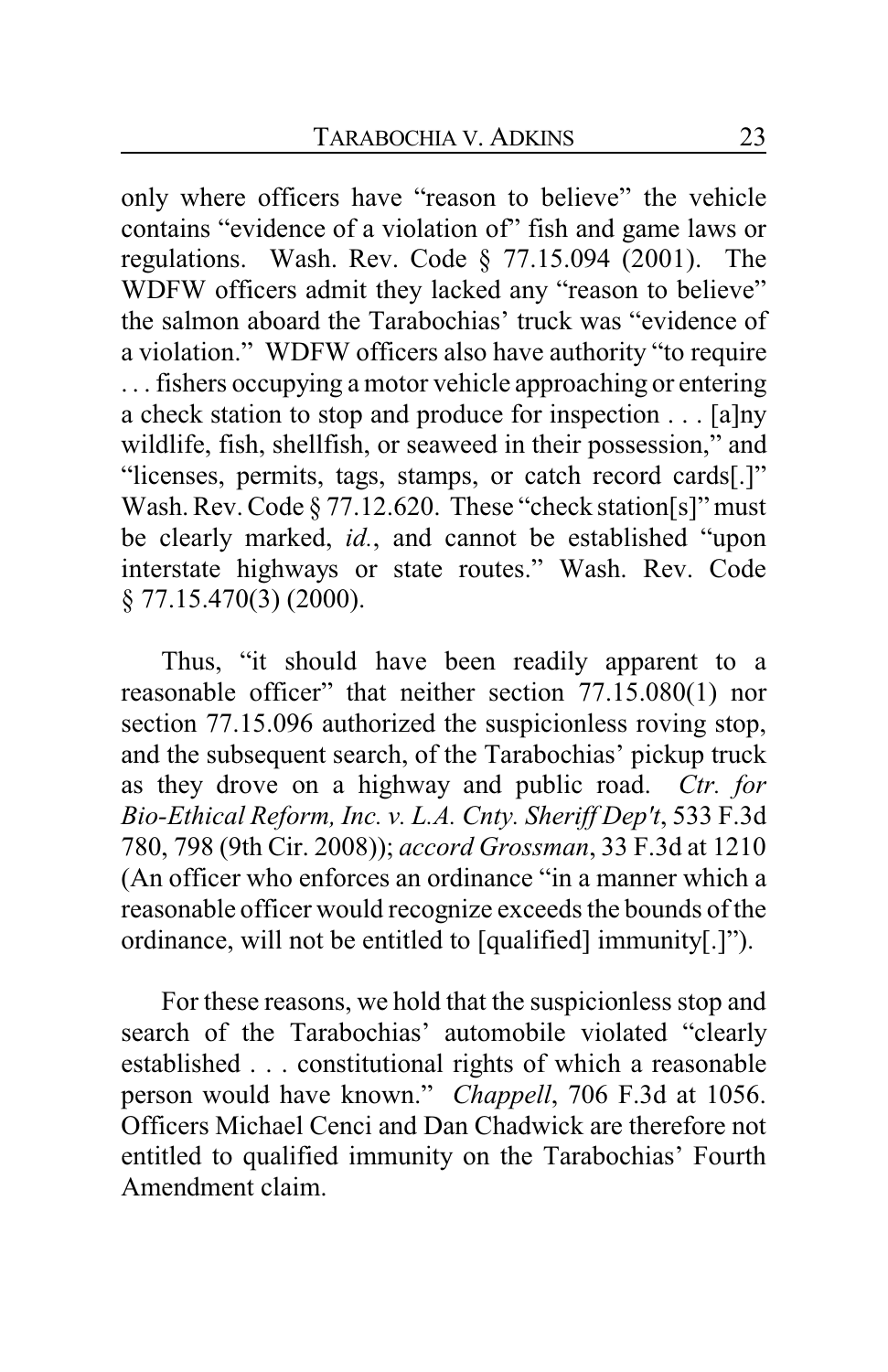#### **B. Fourteenth Amendment Claim**

We now turn to the summary judgment dismissal of the Tarabochias' Fourteenth Amendment substantive due process claim. The district court dismissed this claim based on its assumption that the March 23, 2007, stop must be analyzed exclusively under the Fourth Amendment and, absent this incident, all remaining alleged incidents fall outside the applicable statute of limitations.**<sup>12</sup>** Although the district court did not expressly analyze whether the March 23, 2007, stop could arise under both the Fourteenth and Fourth Amendments, we agree with its ultimate conclusion that it cannot.**<sup>13</sup>**

**<sup>13</sup>** On appeal, the Tarabochias argue for the first time that the continuing violations doctrine renders the incidents occurring prior to the limitations period, in conjunction with the March 23, 2007, stop, actionable under the Fourteenth Amendment. Unlike whether the Tarabochias' alleged the March 23, 2007, stop as a factual basis for the Fourteenth Amendment claim, the record does not indicate that the district court ever "actually considered," *Cmty. House, Inc.*, 490 F.3d at 1054, the applicability of the continuing violations doctrine to the remaining incidents when faced with Defendants' summary judgment motions. As a result, this argument is waived. *Alexopulos by Alexopulos v. Riles*, 784 F.2d 1408, 1411 (9th Cir. 1986) (statute of limitation tolling argument waived on appeal because Appellants had not raised it before the district court). Even if we were to consider this argument, we find the continuing violations doctrine

**<sup>12</sup>** Contrary to Defendants' suggestion, this argument is not waived due to the Tarabochias' failure to respond to their summary judgment motion as "even if a party fails to raise an issue in the district court, we generally will not deem the issue waived if the district court actually considered it." *Cmty. House, Inc. v. City of Boise*, 490 F.3d 1041, 1054 (9th Cir. 2006) (citing *Harrell v. 20th Century Ins. Co.*, 934 F.2d 203, 205 n.1 (9th Cir. 1991). The district court actually considered whether the March 23, 2007, incident could form a basis for the Fourteenth Amendment claim. Therefore, we will not deem this issue waived.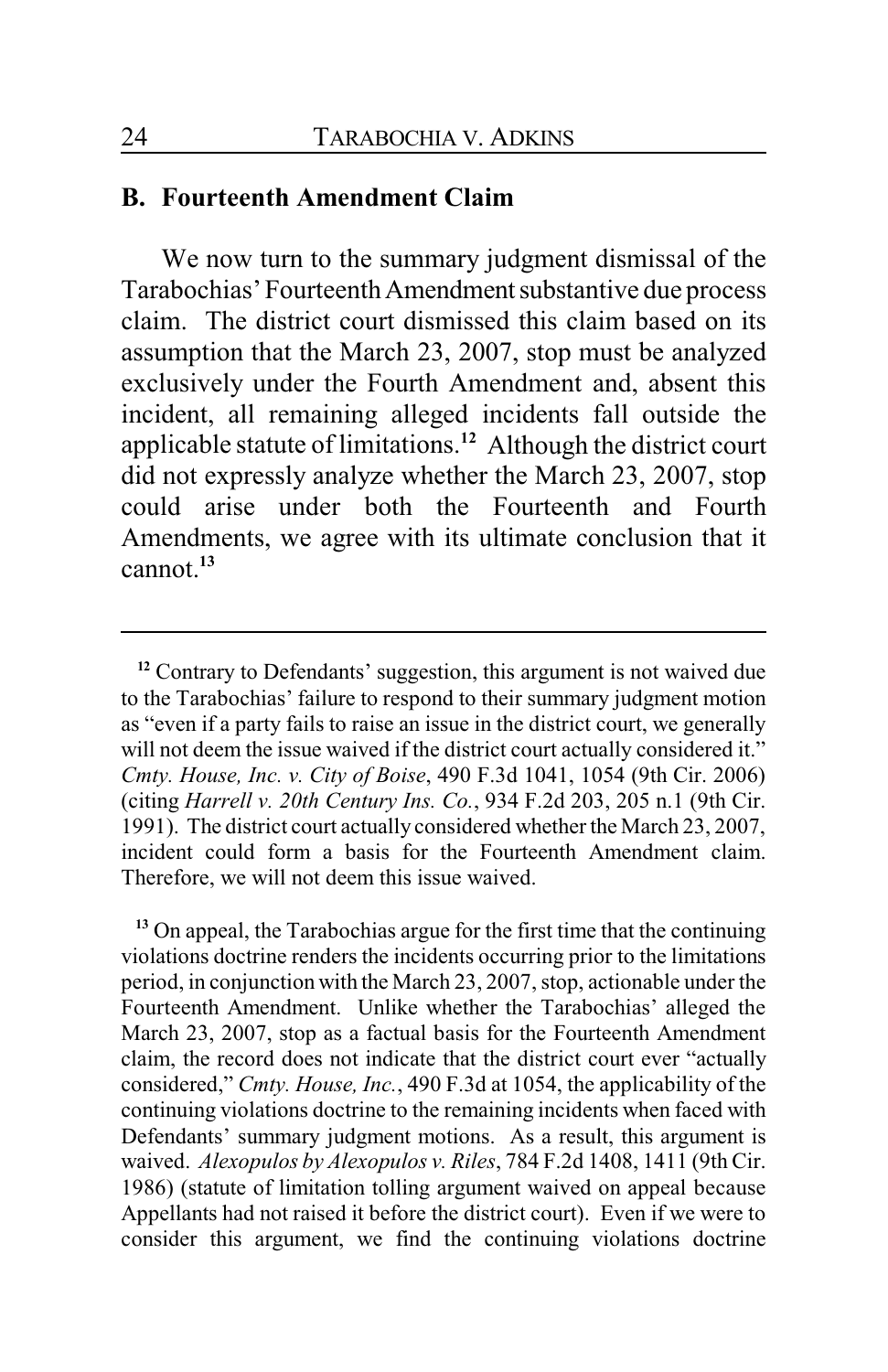The Supreme Court has instructed that "[w]here a particular Amendment provides an explicit textual source of constitutional protection against a particular sort of government behavior, that Amendment, not the more generalized notion of substantive due process, must be the guide for analyzing these claims." *Albright v. Oliver*, 510 U.S. 266, 273 (1994) (quoting *Graham v. Connor*, 490 U.S. 386, 395 (1989)) (plurality opinion of Rehnquist, C.J.) (internal quotation marks omitted). The Fourth Amendment explicitly protects against unreasonable "searches and seizures" whereas the Fourteenth Amendment due process clause protects against official behavior that "shocks the conscience." *Fontana v. Haskin*, 262 F.3d 871, 881 (9th Cir. 2001). Because the actionable incident here, the March 23, 2007, stop, "constitutes a 'seizure' of 'persons'" under the Fourth Amendment, *Whren*, 517 U.S. at 809, it is properly analyzed exclusively under this constitutional provision and not under the broader concept of substantive due process. *Compare Fontana*, 262 F.3d at 880–82 (holding that, although "[s]exual misconduct by a police officer" is often analyzed under the Fourteenth Amendment, appellant's claim is properly brought exclusively under the Fourth Amendment since she had been "seized" by the police), *with Cnty. of Sacramento v. Lewis*, 523 U.S. 833, 836, 843 (1998) (holding that a claim stemming from a high-speed police

inapplicable since the Tarabochias' claims are based on "discrete acts, each of which is actionable on its own." *RK Ventures, Inc. v. City of Seattle*, 307 F.3d 1045, 1061 n.13 (9th Cir. 2002). Accordingly, these "acts are not actionable if time barred, even [if] they are related to" the March 23, 2007, stop. *Nat'l R.R. Passenger Corp. v. Morgan*, 536 U.S. 101, 113 (2002). Although the pre-March 2007 incidents could still be considered "as evidence of an unconstitutional motive," *RK Ventures, Inc.*, 307 F.3d at 1062, this would still leave the March 23, 2007, stop as the only basis for liability.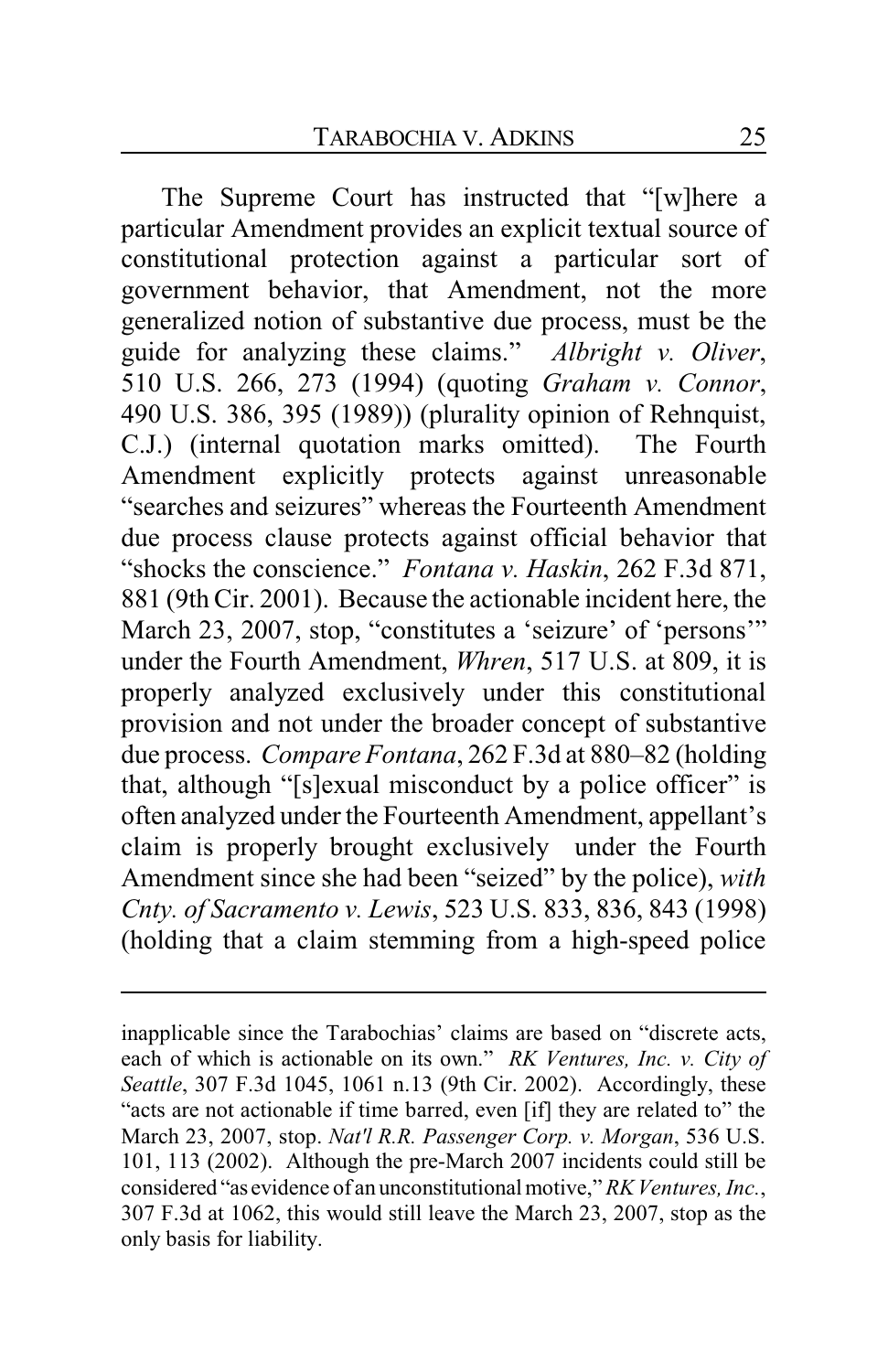chase arose under the Fourteenth Amendment due process rubric, not the Fourth Amendment, since the conduct at issue did not constitute a "search" or "seizure").**<sup>14</sup>**

The district court therefore properly dismissed the Tarabochias' substantive due process claim because, without the March 23, 2007, stop, the claim is untimely.

### **IV. CONCLUSION**

We recognize the importance of Washington state's interest in promoting the conservation of its fishery and its ability to closely regulate the commercial fishing industry in a manner to further this interest, including by statutorily authorizing tailored warrantless administrative searches. However, the WDFW officers did not conduct their suspicionless stop and search of the Tarabochias' automobile pursuant to any statutory authority. Such suspicionless automobile searches and seizures of commercial fishers, absent express statutory authorization, subject them to "unfettered governmental intrusion," *Prouse*, 440 U.S. at 663—the principal evil against which the Fourth Amendment protects.

In light of the foregoing, we affirm the grant of summary judgment as to Officers Hopkins and Rhoden, and reverse the grant of qualified immunity to Officers Michael Cenci and Dan Chadwick and the related summary judgment dismissal of the Tarabochias' Fourth Amendment claim. We remand

**<sup>14</sup>** The Tarabochias' reliance on *A.D.*, 712 F.3d 446, in support of their argument that the March 2007 stop can be analyzed under both the Fourth and Fourteenth Amendments is misplaced. Unlike in *Fontana*, 262 F.3d 871, in *A.D.* we had no occasion to consider the question now before us.